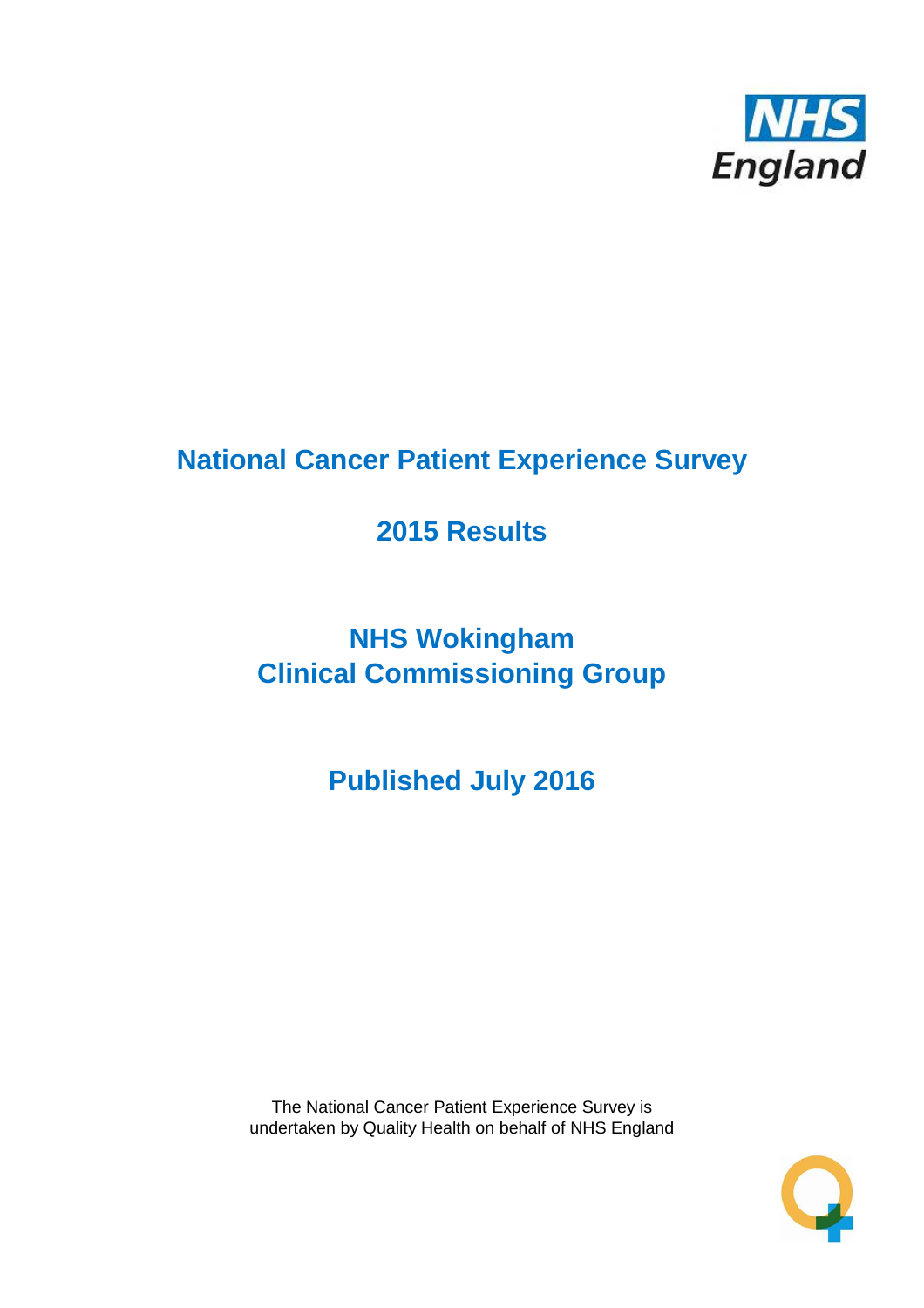#### **Introduction**

The National Cancer Patient Experience Survey 2015 is the fifth iteration of the survey first undertaken in 2010. It has been designed to monitor national progress on cancer care; to provide information to drive local quality improvements; to assist commissioners and providers of cancer care; and to inform the work of the various charities and stakeholder groups supporting cancer patients.

The survey was overseen by a national Cancer Patient Experience Advisory Group. This Advisory Group set the principles and objectives of the survey programme and guided questionnaire development.

The survey was commissioned and managed by NHS England. The survey provider, Quality Health, is responsible for designing, running and analysing the survey.

Full national results and other reports are available at www.ncpes.co.uk

Further details on the survey methodology and changes to the 2015 survey can be found in the Annex. Note that a number of significant changes were made to the 2015 survey so caution should be taken in directly comparing data from the 2015 survey to the findings of the previous CPES surveys. No comparisons with previous surveys are presented in this report.

#### **This report**

The report shows how this CCG scored for each question in the survey, compared with national results. It is aimed at helping individual CCGs to understand their performance and identify areas for local improvement.

Note that responses for questions with 1-20 respondents have been suppressed. This is to protect patient confidentiality and because uncertainty around the result is too great.

#### **Data tables**

The data tables presented in this report show the following for each question:

- **Column 1** shows the number of respondents to this question
- **Column 2** shows the unadjusted 2015 score for this CCG
- **Column 3** shows the case-mix adjusted 2015 score for this CCG
- **Column 4** shows the lower limit of the expected range of scores for this CCG (the top of the pale blue section on the Comparability chart - see below)
- **Column 5** shows the upper limit of the expected range of scores for this CCG (the bottom of the dark blue section on the Comparability chart - see below)
- **Column 6** shows the National Average score for this question.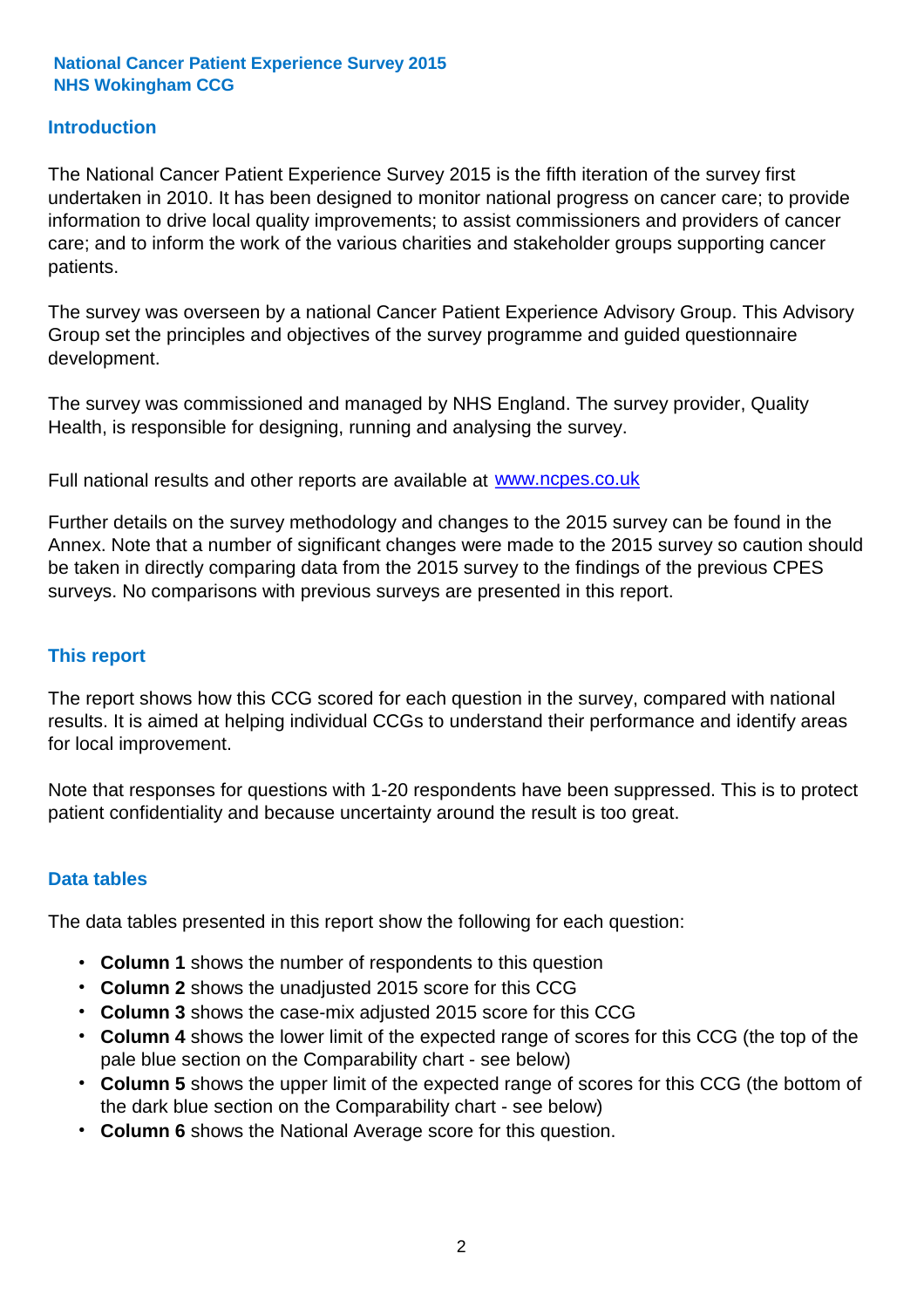Results for individual response options are presented in the detailed data tables **WWW.ncpes.co.uk** Confidence Intervals for unadjusted and case-mix adjusted data are provided in these tables.

Expected ranges and 95% Confidence Intervals highlight the uncertainty around the results. The size of the expected ranges and confidence intervals will be different for each question, and depends on the number of respondents and the range of their responses.

For further details on case-mix adjustment and the scoring methodology used, please refer to the Annex.

#### **Comparability charts**

For the 2015 survey, we have adopted the CQC standard for reporting comparative performance, based on calculation of "expected ranges". This means that CCGs will be flagged as outliers only if there is statistical evidence that their scores deviate (positively or negatively) from the range of scores that would be expected for CCGs of the same size.

The Comparability charts in this report show a bar with these expected ranges (in grey), higher than expected (in dark blue), and lower than expected (in pale blue). A black dot represents the actual score of this CCG.

The same colour convention has been used in Column 3 of the Data tables.

For further details on expected ranges, please refer to the technical document at **www.ncpes.co.uk** 

#### **Tumour group tables**

The final set of tables in this report show the scores for each question for each of the 13 tumour groups, with a comparative national score for that tumour group.

These breakdowns are intended as additional information for CCGs to understand the differences between the experiences of patients with different types of cancer. The numbers are generally relatively small and may not be statistically significant. They should therefore be treated with some caution.

#### **Notes on specific questions**

Question 5 in the survey has not been scored. However, the unscored data is useful and has been published alongside the other results in this report. This question asked respondents to "tick all that apply". The results show all of the responses given including where respondents chose two or more options.

Questions used to direct respondents to different parts of the survey (questions 4, 17, 24, 27, 40, 43, 46) and other demographic and information questions are not reported.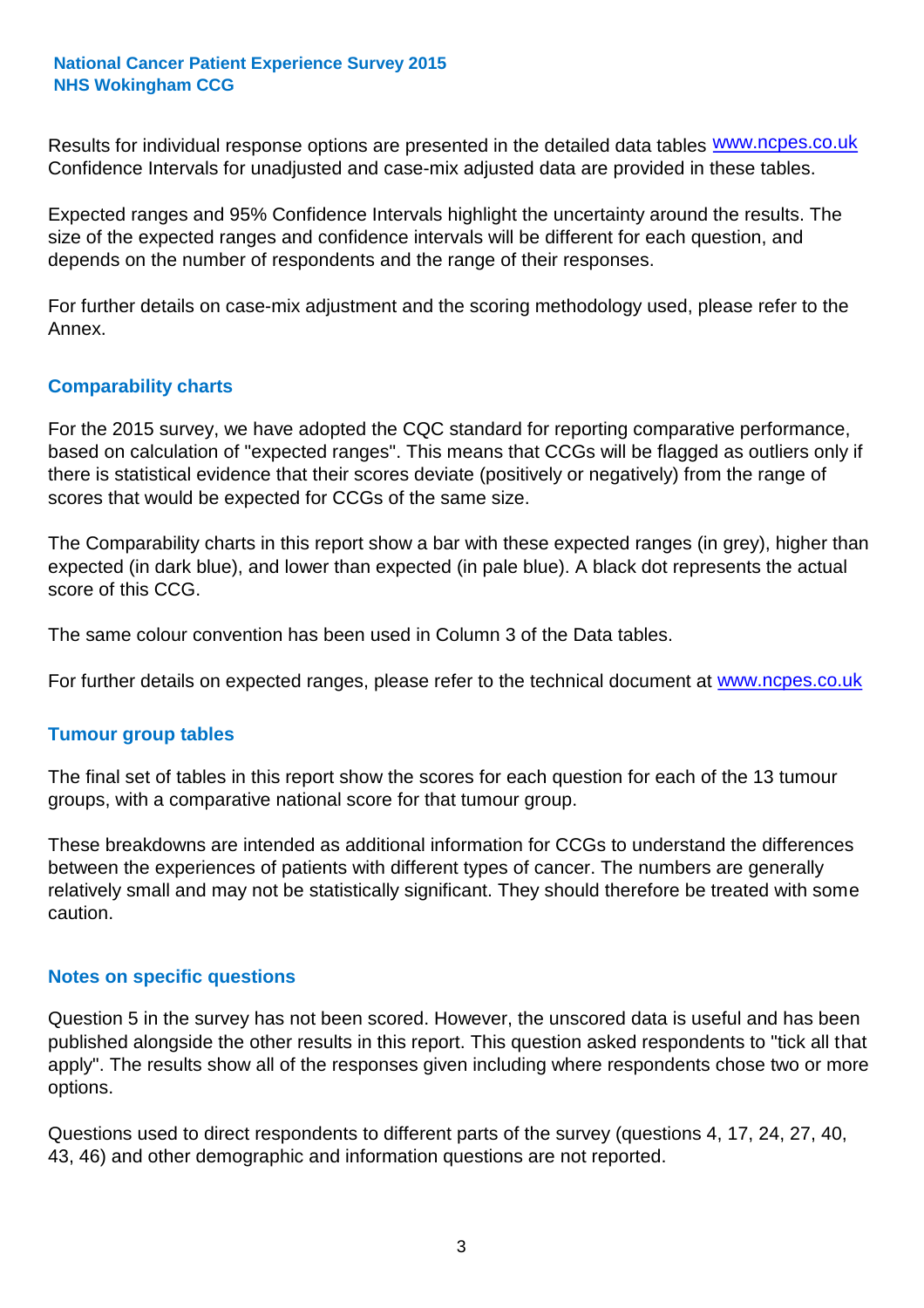#### **How to use the data**

Unadjusted data should be used to see the actual responses from patients relating to the CCG.

Case-mix adjusted data, together with expected ranges, should be used to understand whether the results are significantly higher or lower than national results.

Case-mix adjusted data, together with (case-mix adjusted) Confidence Intervals (presented in the detailed data tables **www.ncpes.co.uk**), should be used to understand whether the results are significantly higher or lower than the results for another CCG.

#### **Response rates**

Numbers of respondents by tumour group, age and gender can be found in the Annex.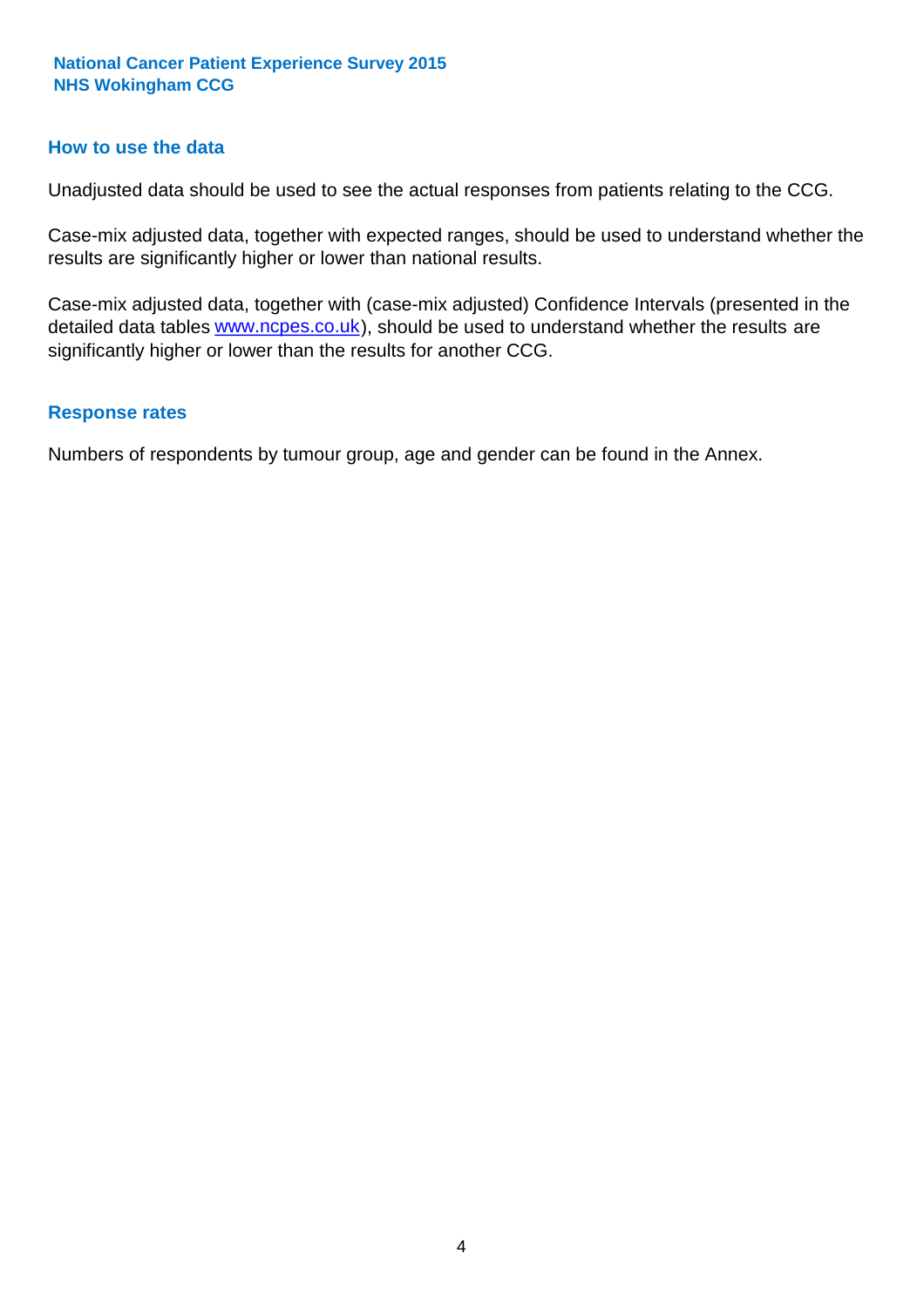#### **Executive Summary**

average rating of 8.6. Asked to rate their care on a scale of zero (very poor) to 10 (very good), respondents gave an

The following questions are included in phase 1 of the Cancer Dashboard developed by Public Health England and NHS England\*:

- **75%** of respondents said that they were definitely involved as much as they wanted to be in decisions about their care and treatment
- **96%** of respondents said that they were given the name of a Clinical Nurse Specialist who would support them through their treatment
- when asked how easy or difficult it had been to contact their Clinical Nurse Specialist 87% of respondents said that it had been 'quite easy' or 'very easy'
- **93%** of respondents said that, overall, they were always treated with dignity and respect they were in hospital
- **97%** of respondents said that hospital staff told them who to contact if they were worried about their condition or treatment after they left hospital
- **57%** of respondents said that they thought the GPs and nurses at their general practice definitely did everything they could to support them while they were having cancer treatment.

Detailed results for these and other questions are set out in the sections that follow.

#### \* www.cancerdata.nhs.uk/dashboard

The questions were selected in discussion with the national Cancer Patient Experience Advisory Group and reflect four key patient experience domains: provision of information; involvement in decisions; care transition; interpersonal relations, respect and dignity. The figures presented above are all case-mix adjusted.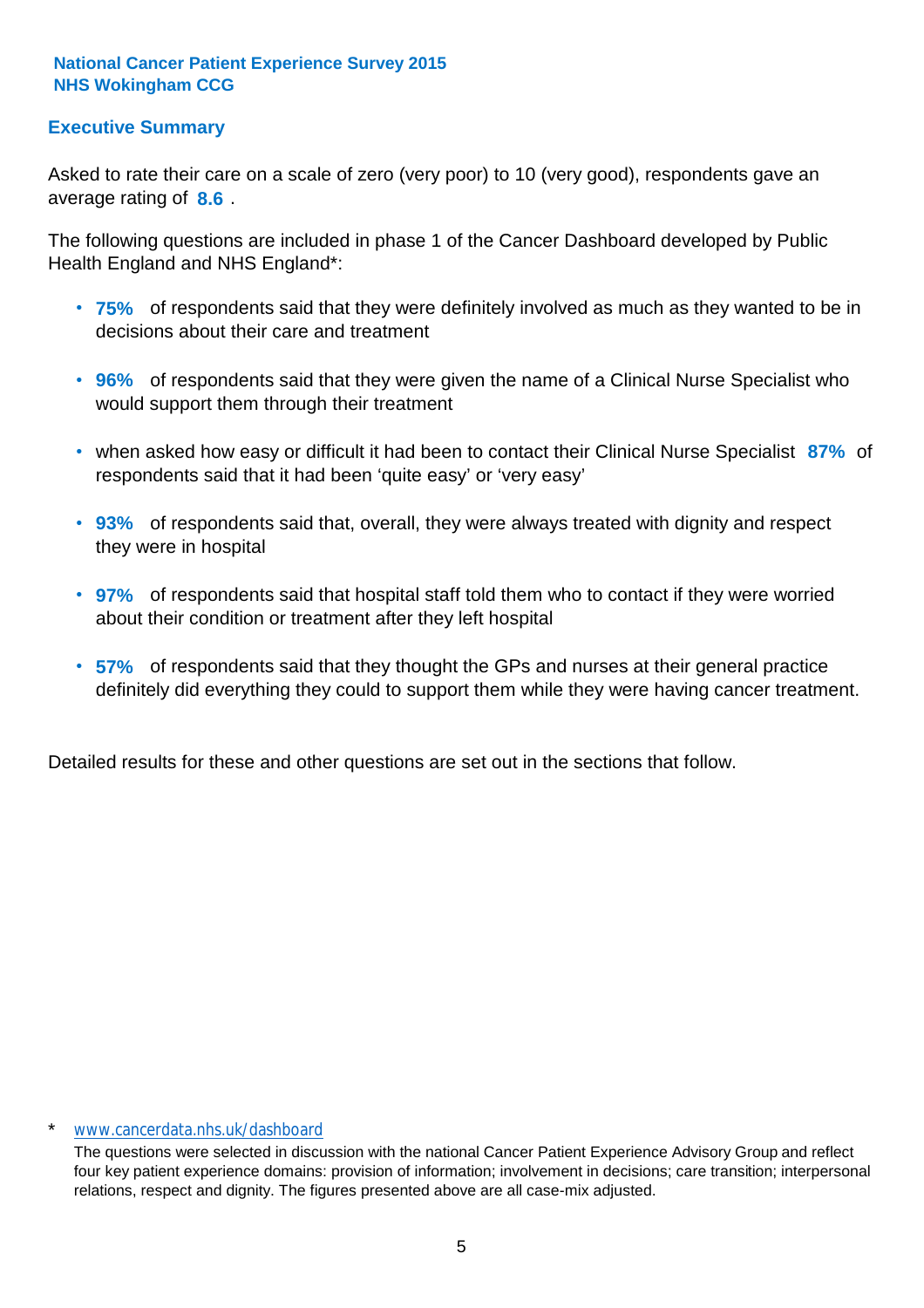# **Questions which scored outside expected range**

|                 |                                                                                            |                                                    |                                     | 2015 Case-mix Adjusted              |                                              |                              |
|-----------------|--------------------------------------------------------------------------------------------|----------------------------------------------------|-------------------------------------|-------------------------------------|----------------------------------------------|------------------------------|
| Question        |                                                                                            | for this<br>respondents<br>Number of<br><b>CCG</b> | Percentage<br>this CCG<br>2015<br>ţ | Lower limit of<br>expected<br>range | Upper limit<br>expected<br>range<br>$\Omega$ | National<br>Average<br>Score |
|                 | Finding out what was wrong with you                                                        |                                                    |                                     |                                     |                                              |                              |
| Q8              | Patient told they could bring a family member or friend when<br>first told they had cancer | 127                                                | 88%                                 | 72%                                 | 86%                                          | 79%                          |
|                 | <b>Clinical Nurse Specialist</b>                                                           |                                                    |                                     |                                     |                                              |                              |
| Q17             | Patient given the name of the CNS who would support them<br>through their treatment        | 145                                                | 96%                                 | 85%                                 | 95%                                          | 90%                          |
|                 | Hospital care as an inpatient                                                              |                                                    |                                     |                                     |                                              |                              |
| Q29             | Patient had confidence and trust in all doctors treating them                              | 112                                                | 93%                                 | 77%                                 | 91%                                          | 84%                          |
| Q <sub>34</sub> | Always given enough privacy when discussing condition or<br>treatment                      | 112                                                | 92%                                 | 78%                                 | 91%                                          | 85%                          |
|                 | Hospital care as a day patient / outpatient                                                |                                                    |                                     |                                     |                                              |                              |
| Q44             | Beforehand patient had all information needed about<br>radiotherapy treatment              | 61                                                 | 76%                                 | 77%                                 | 95%                                          | 86%                          |
| Q47             | Beforehand patient had all information needed about<br>chemotherapy treatment              | 56                                                 | 97%                                 | 75%                                 | 94%                                          | 84%                          |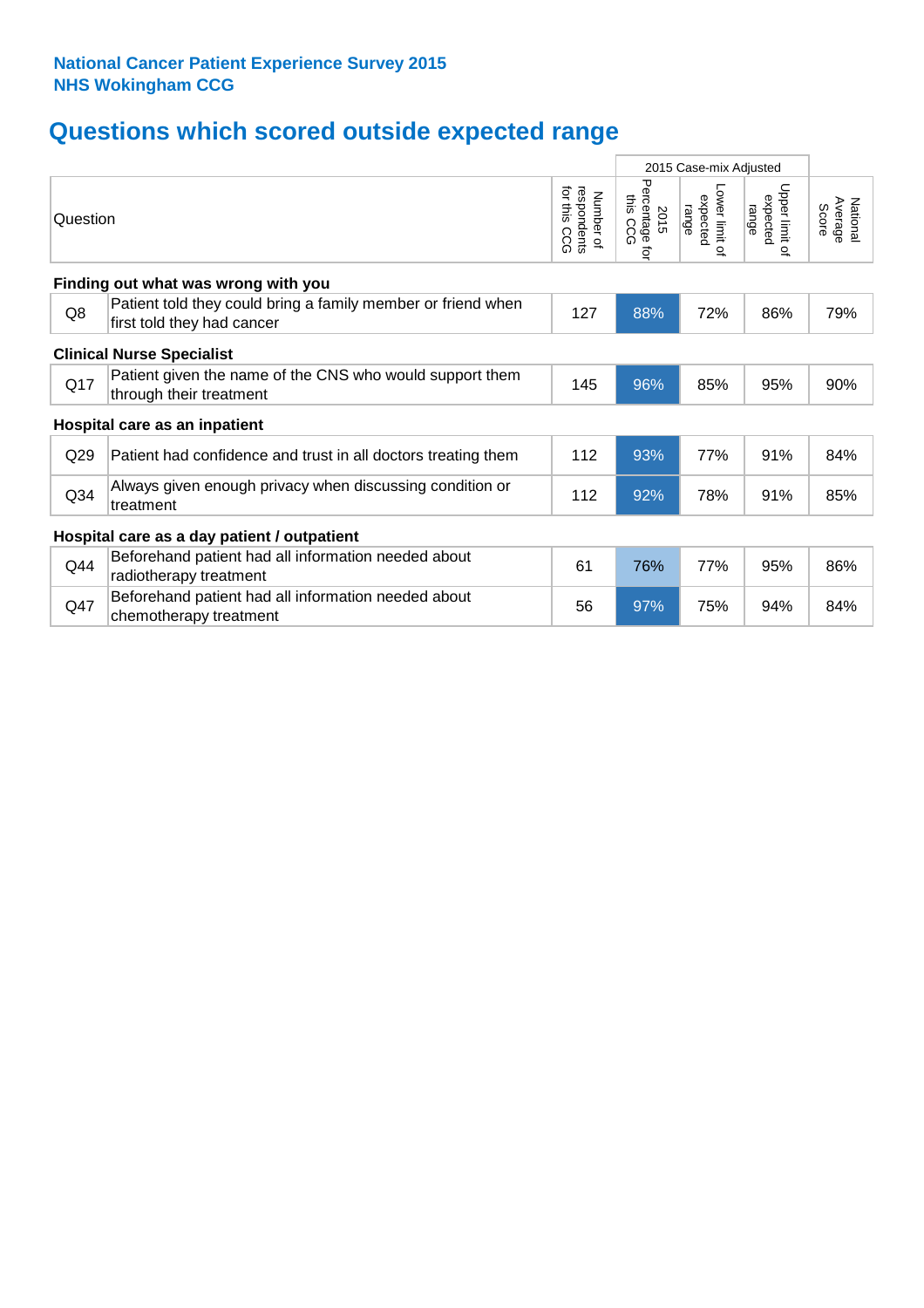### **CCG results**

#### **Seeing your GP**



|    |                                                                |                                         |                             |               | 2015 Case-mix Adjusted     |                            |                        |
|----|----------------------------------------------------------------|-----------------------------------------|-----------------------------|---------------|----------------------------|----------------------------|------------------------|
|    | Question                                                       | respondents<br>Number<br>$\overline{a}$ | 2015<br>Unadjusted<br>Score | 2015<br>Score | Expected<br>range<br>lower | Expected<br>range<br>nbber | National Average Score |
| Q1 | Saw GP once / twice before being told had to go to<br>hospital | 106                                     | 77%                         | 77%           | 68%                        | 84%                        | 76%                    |
| Q2 | Patient thought they were seen as soon as necessary            | 152                                     | 82%                         | 82%           | 76%                        | 88%                        | 82%                    |

|    |                                                                             |                                                 | No. |
|----|-----------------------------------------------------------------------------|-------------------------------------------------|-----|
|    | Beforehand, did you have all the<br>information you needed about your test? | Yes                                             |     |
|    |                                                                             | No, I would have liked more written information |     |
| Q5 |                                                                             | No, I would have liked more verbal information  |     |
|    |                                                                             | I did not need / want any information           |     |
|    |                                                                             | Don't know / can't remember                     |     |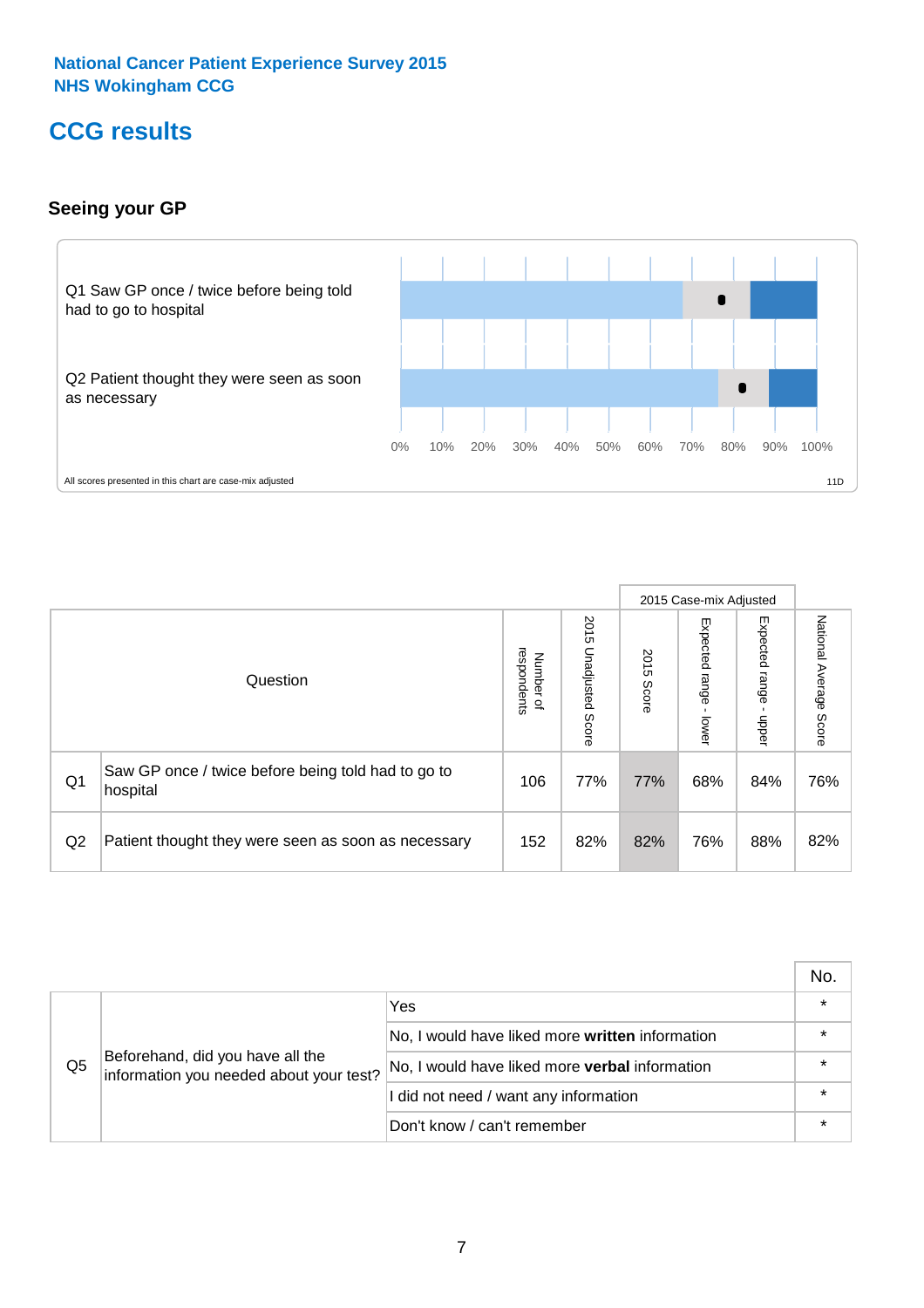#### **Diagnostic tests**



|                |                                                                       |                          |                             |               | 2015 Case-mix Adjusted  |                         |                           |
|----------------|-----------------------------------------------------------------------|--------------------------|-----------------------------|---------------|-------------------------|-------------------------|---------------------------|
|                | Question                                                              | Number of<br>respondents | 2015<br>Unadjusted<br>Score | 2015<br>Score | Expected range<br>lower | Expected range<br>nbber | National Average<br>Score |
| Q <sub>6</sub> | The length of time waiting for the test to be done was<br>about right | 133                      | 86%                         | 87%           | 81%                     | 92%                     | 87%                       |
| Q7             | Given complete explanation of test results in<br>understandable way   | 133                      | 77%                         | 76%           | 72%                     | 86%                     | 79%                       |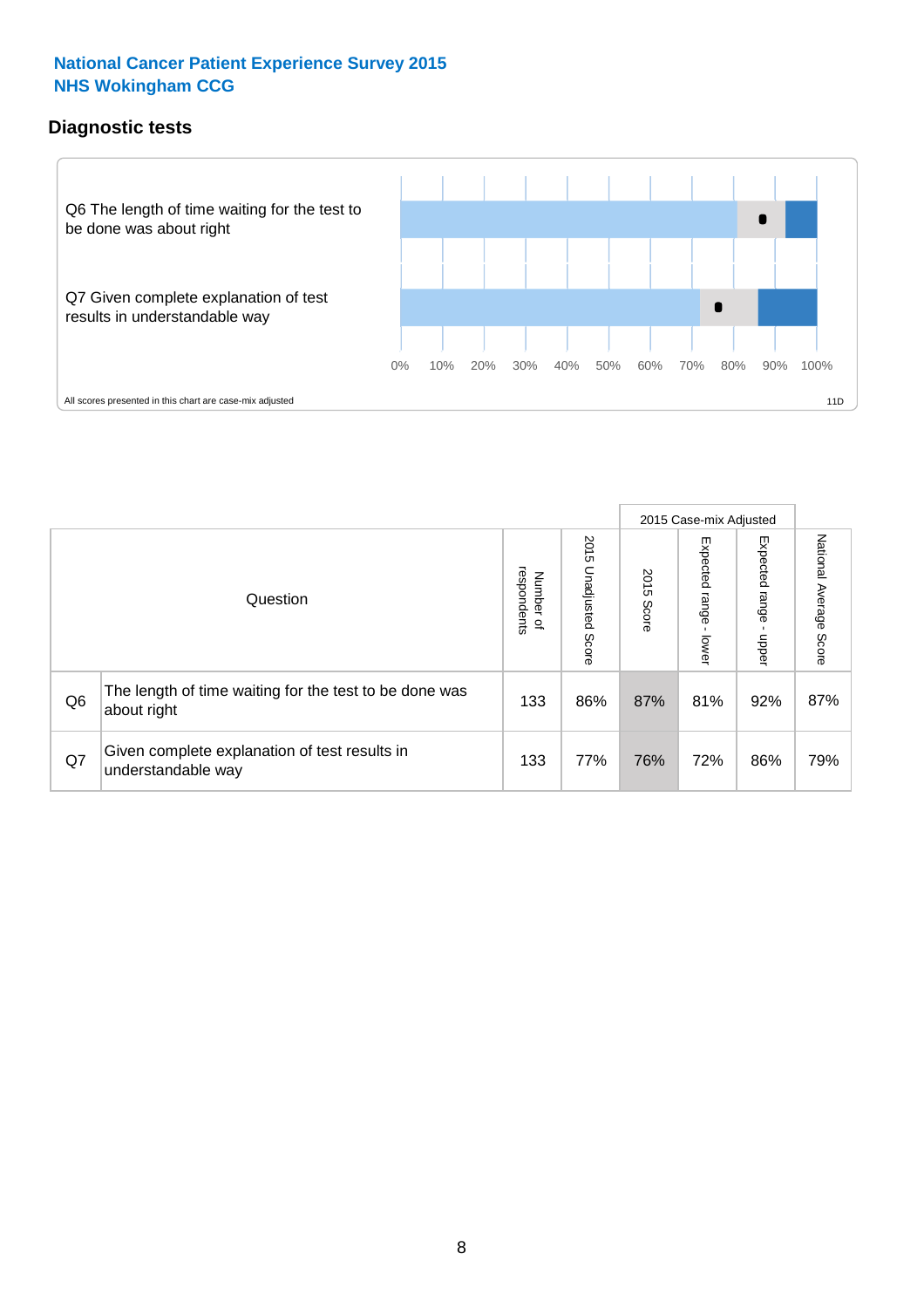#### **Finding out what was wrong with you**



|                |                                                                                            |                          |                                 |                      | 2015 Case-mix Adjusted                  |                        |                        |
|----------------|--------------------------------------------------------------------------------------------|--------------------------|---------------------------------|----------------------|-----------------------------------------|------------------------|------------------------|
|                | Question                                                                                   | respondents<br>Number of | 2015<br><b>Unadjusted Score</b> | 2015<br><b>Score</b> | Expected range<br>$\mathbf{L}$<br>lower | Expected range - upper | National Average Score |
| Q8             | Patient told they could bring a family member or friend<br>when first told they had cancer | 127                      | 87%                             | 88%                  | 72%                                     | 86%                    | 79%                    |
| Q <sub>9</sub> | Patient felt they were told sensitively that they had cancer                               | 151                      | 85%                             | 86%                  | 78%                                     | 90%                    | 84%                    |
| Q10            | Patient completely understood the explanation of what<br>was wrong                         | 152                      | 75%                             | 73%                  | 66%                                     | 80%                    | 73%                    |
| Q11            | Patient given easy to understand written information<br>about the type of cancer they had  | 140                      | 74%                             | 73%                  | 64%                                     | 79%                    | 72%                    |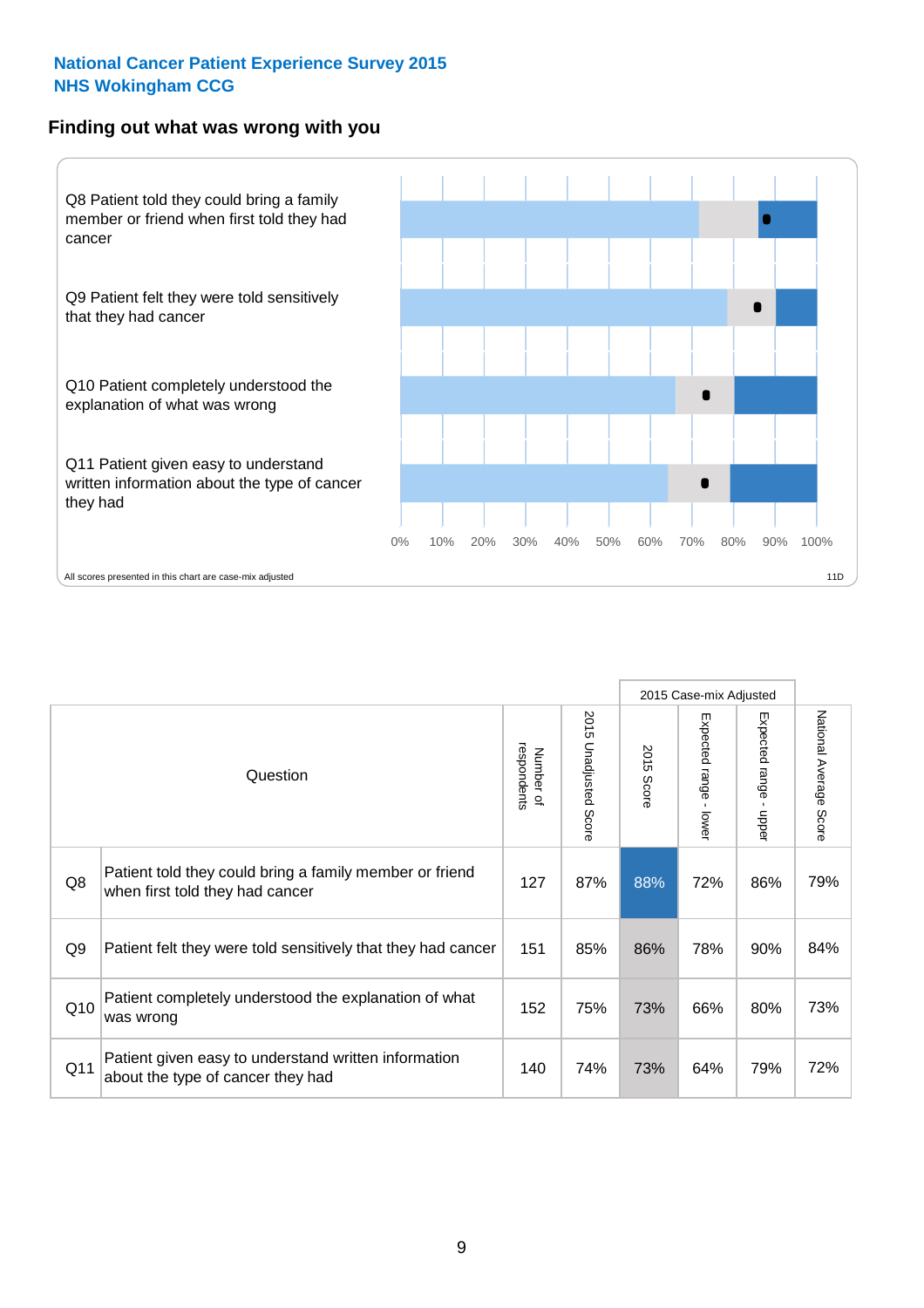#### **Finding out what was wrong with you**



|     |                                                                                         |                          |                                 |               | 2015 Case-mix Adjusted                  |                           |                        |
|-----|-----------------------------------------------------------------------------------------|--------------------------|---------------------------------|---------------|-----------------------------------------|---------------------------|------------------------|
|     | Question                                                                                | Number of<br>respondents | 2015<br><b>Unadjusted Score</b> | 2015<br>Score | Expected range<br>$\mathbf{I}$<br>lower | Expected range -<br>nbber | National Average Score |
| Q12 | Patient felt that treatment options were completely<br>explained                        | 131                      | 84%                             | 84%           | 76%                                     | 89%                       | 83%                    |
| Q13 | Possible side effects explained in an understandable way                                | 150                      | 75%                             | 75%           | 66%                                     | 80%                       | 73%                    |
| Q14 | Patient given practical advice and support in dealing with<br>side effects of treatment | 145                      | 65%                             | 65%           | 59%                                     | 74%                       | 66%                    |
| Q15 | Patient definitely told about side effects that could affect<br>them in the future      | 142                      | 58%                             | 58%           | 46%                                     | 63%                       | 54%                    |
| Q16 | Patient definitely involved in decisions about care and<br>treatment                    | 148                      | 76%                             | 75%           | 71%                                     | 84%                       | 78%                    |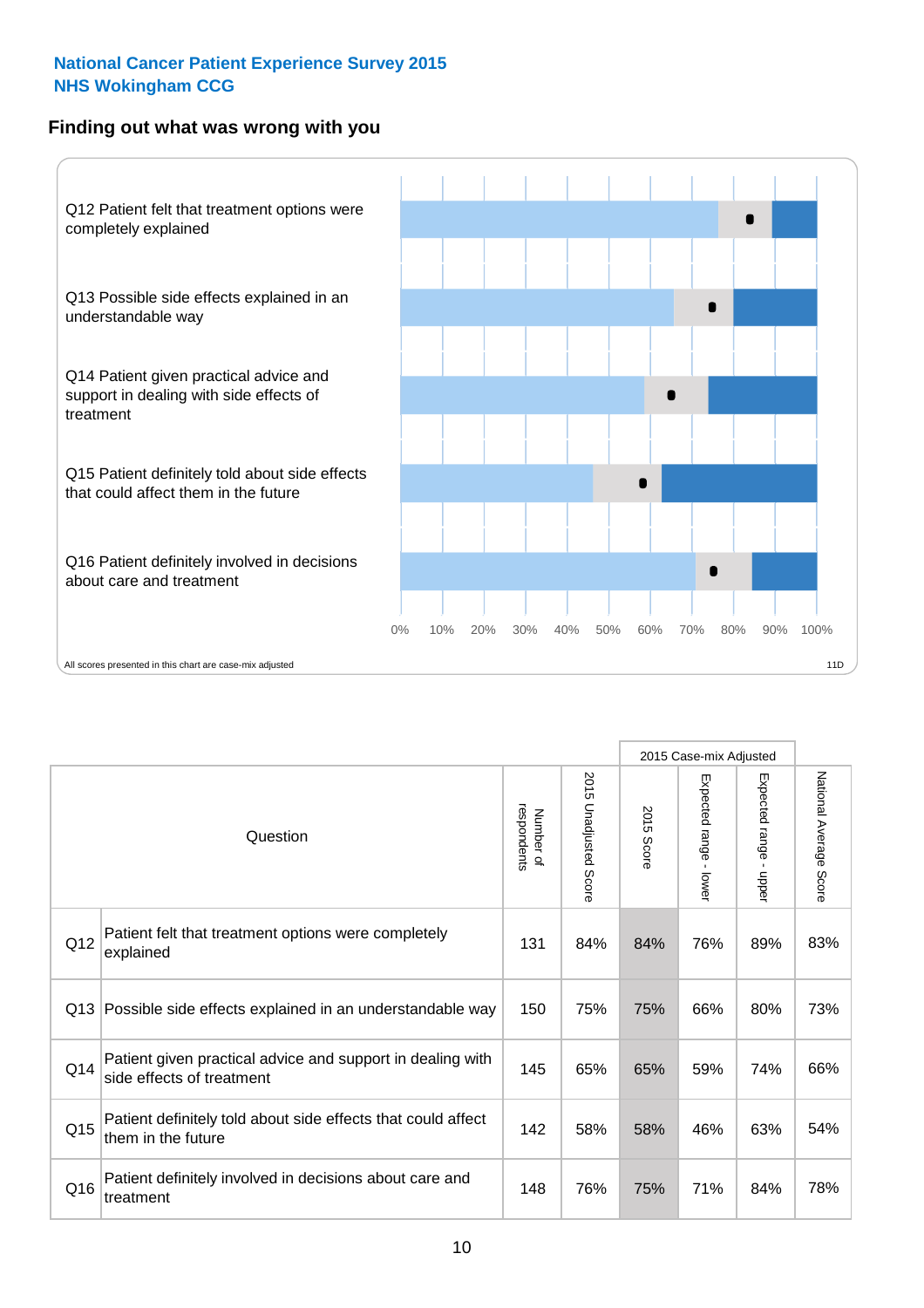#### **Clinical Nurse Specialist**



|     |                                                                                     |                          |                       |               | 2015 Case-mix Adjusted  |                         |                                  |
|-----|-------------------------------------------------------------------------------------|--------------------------|-----------------------|---------------|-------------------------|-------------------------|----------------------------------|
|     | Question                                                                            | Number of<br>respondents | 2015 Unadjusted Score | 2015<br>Score | Expected range<br>lower | Expected range<br>nbber | National Average<br><b>Score</b> |
| Q17 | Patient given the name of the CNS who would support<br>them through their treatment | 145                      | 97%                   | 96%           | 85%                     | 95%                     | 90%                              |
| Q18 | Patient found it easy to contact their CNS                                          | 131                      | 85%                   | 87%           | 80%                     | 93%                     | 87%                              |
| Q19 | Get understandable answers to important questions all or<br>most of the time        | 130                      | 85%                   | 85%           | 83%                     | 94%                     | 89%                              |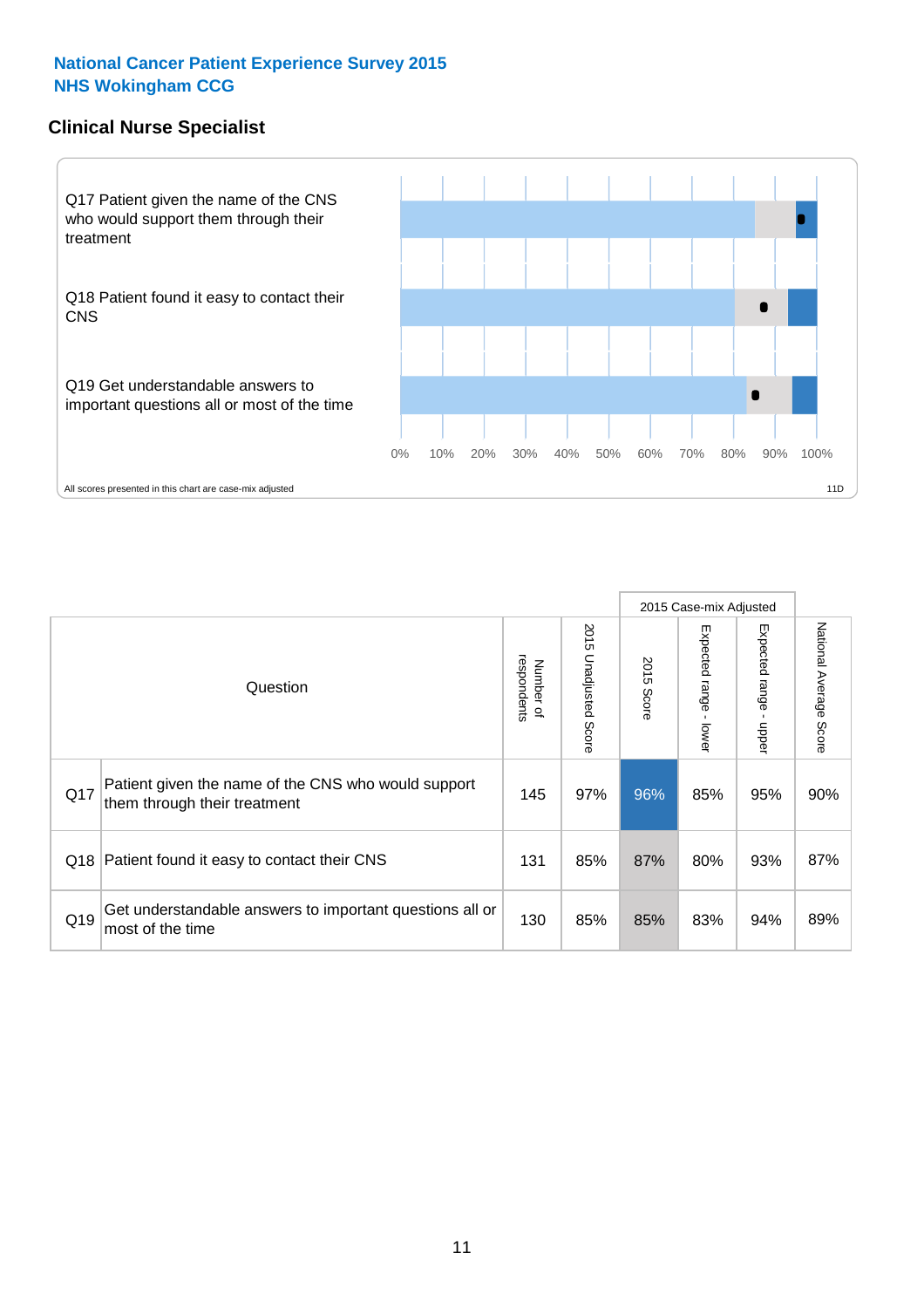#### **Support for people with cancer**



|                 |                                                                                            |                          |                                 |               | 2015 Case-mix Adjusted  |                                           |                        |
|-----------------|--------------------------------------------------------------------------------------------|--------------------------|---------------------------------|---------------|-------------------------|-------------------------------------------|------------------------|
|                 | Question                                                                                   | respondents<br>Number of | 2015<br><b>Unadjusted Score</b> | 2015<br>Score | Expected range<br>lower | Expected range<br>$\blacksquare$<br>nbber | National Average Score |
| Q20             | Hospital staff gave information about support groups                                       | 120                      | 88%                             | 87%           | 76%                     | 90%                                       | 83%                    |
| Q21             | Hospital staff gave information about impact cancer could<br>have on day to day activities | 109                      | 85%                             | 85%           | 73%                     | 88%                                       | 81%                    |
| Q22             | Hospital staff gave information on getting financial help                                  | 62                       | 48%                             | 48%           | 42%                     | 67%                                       | 55%                    |
| Q <sub>23</sub> | Hospital staff told patient they could get free prescriptions                              | 73                       | 82%                             | 84%           | 71%                     | 89%                                       | 80%                    |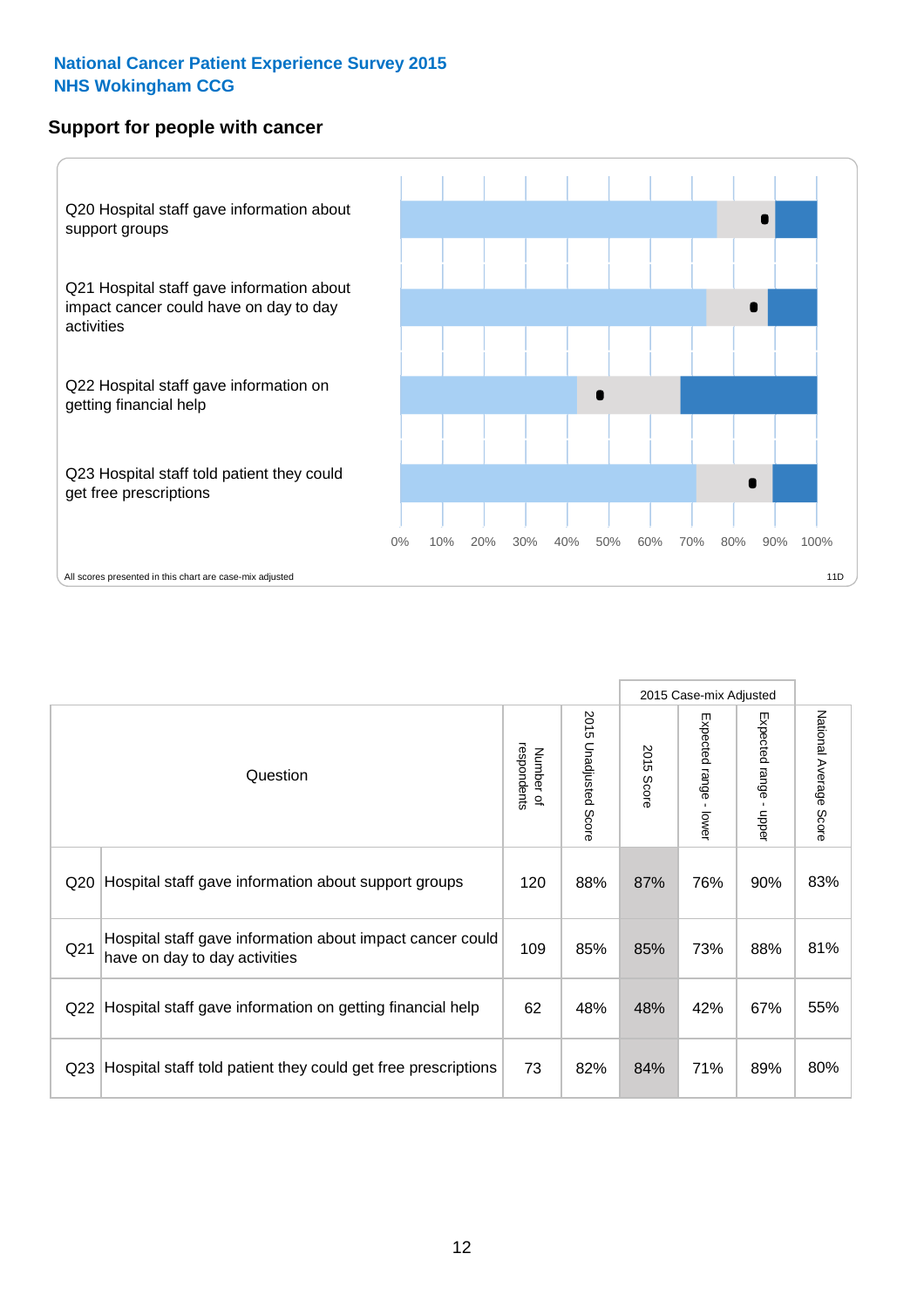#### **Operations**



|     |                                                                 |                                         |                             |                    | 2015 Case-mix Adjusted     |                            |                              |
|-----|-----------------------------------------------------------------|-----------------------------------------|-----------------------------|--------------------|----------------------------|----------------------------|------------------------------|
|     | Question                                                        | respondents<br>Number<br>$\overline{a}$ | 2015<br>Unadjusted<br>Score | 201<br>CΠ<br>Score | Expected<br>range<br>lower | Expected<br>range<br>doper | National<br>Average<br>Score |
| Q26 | Staff explained how operation had gone in<br>understandable way | 104                                     | 76%                         | 76%                | 70%                        | 86%                        | 78%                          |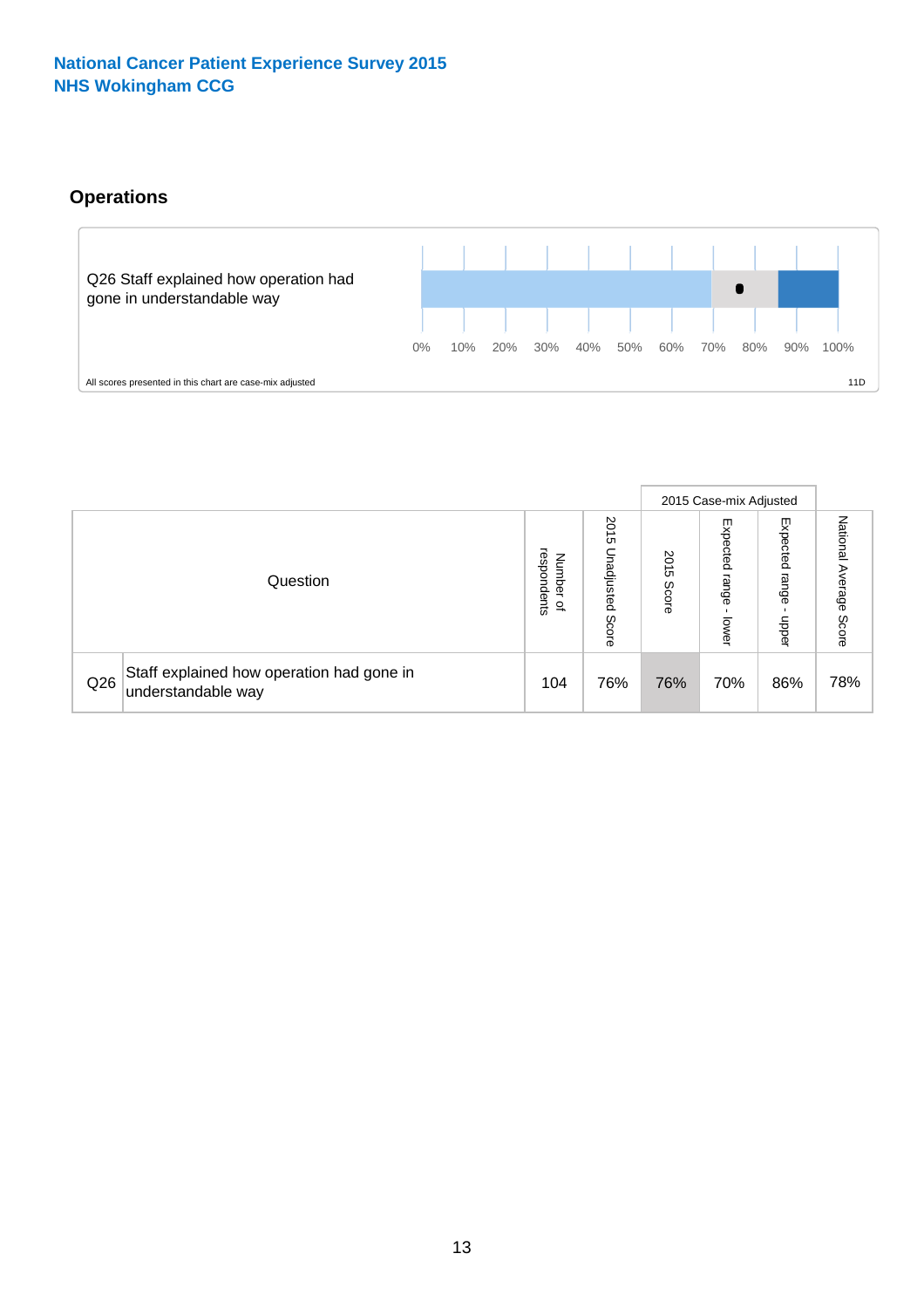#### **Hospital care as an inpatient (Part 1 of 3)**



All scores presented in this chart are case-mix adjusted  $11D$ 

|                 |                                                                                           |                          |                       |               | 2015 Case-mix Adjusted                  |                                           |                        |
|-----------------|-------------------------------------------------------------------------------------------|--------------------------|-----------------------|---------------|-----------------------------------------|-------------------------------------------|------------------------|
|                 | Question                                                                                  | respondents<br>Number of | 2015 Unadjusted Score | 2015<br>Score | Expected range<br>$\mathbf{r}$<br>lower | Expected range<br>$\blacksquare$<br>nbber | National Average Score |
| Q28             | Groups of doctors or nurses did not talk in front of patient<br>as if they were not there | 110                      | 90%                   | 88%           | 74%                                     | 89%                                       | 81%                    |
| Q29             | Patient had confidence and trust in all doctors treating<br>them                          | 112                      | 93%                   | 93%           | 77%                                     | 91%                                       | 84%                    |
| Q30             | Patient's family or someone close definitely had<br>opportunity to talk to doctor         | 95                       | 68%                   | 70%           | 63%                                     | 81%                                       | 72%                    |
| Q <sub>31</sub> | Patient had confidence and trust in all ward nurses                                       | 111                      | 78%                   | 80%           | 64%                                     | 81%                                       | 72%                    |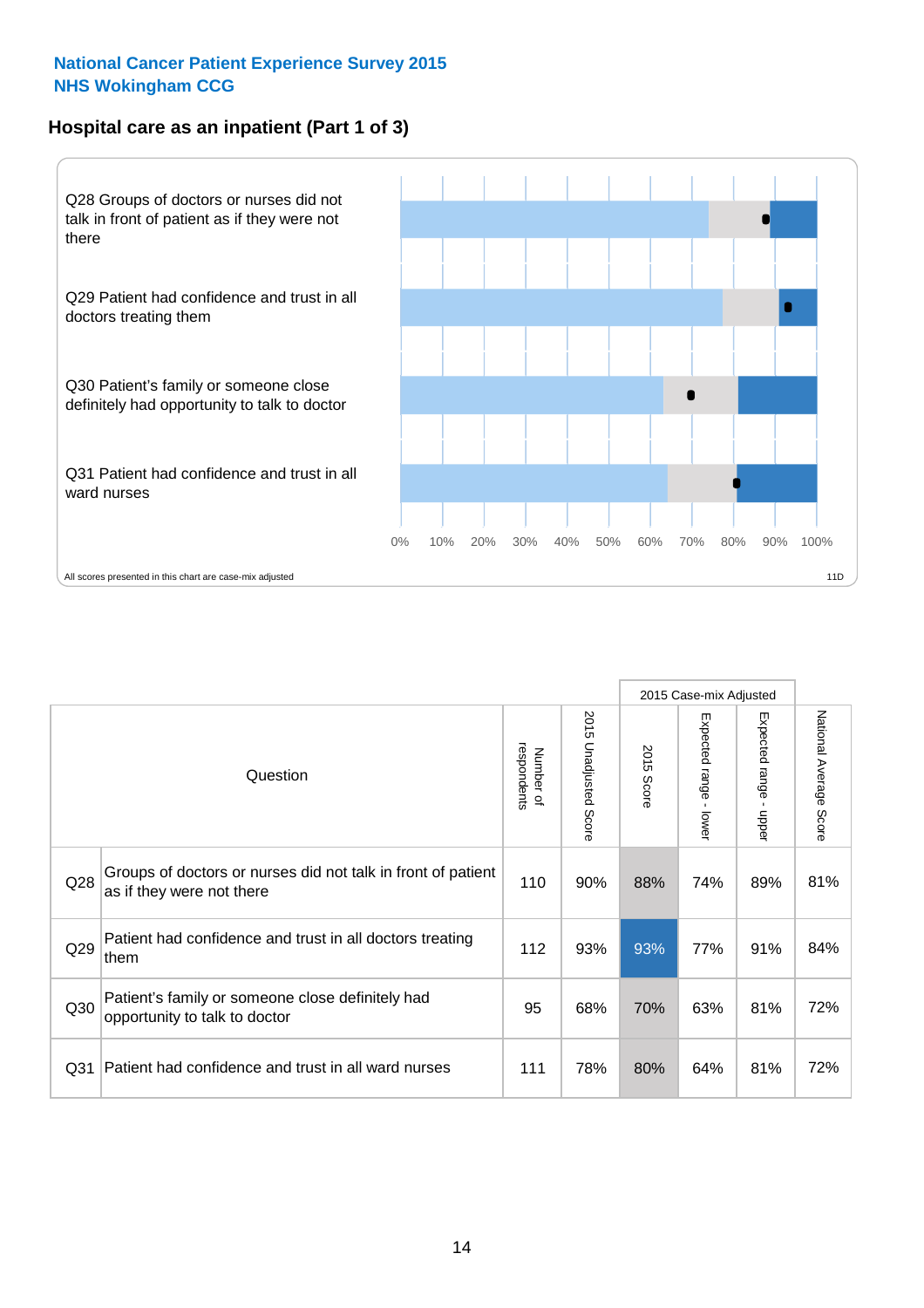#### **Hospital care as an inpatient (Part 2 of 3)**



|                 |                                                                         |                          |                       |               | 2015 Case-mix Adjusted |                                           |                        |
|-----------------|-------------------------------------------------------------------------|--------------------------|-----------------------|---------------|------------------------|-------------------------------------------|------------------------|
|                 | Question                                                                | respondents<br>Number of | 2015 Unadjusted Score | 2015<br>Score | Expected range - lower | Expected range<br>$\blacksquare$<br>nbber | National Average Score |
| Q <sub>32</sub> | Always / nearly always enough nurses on duty                            | 112                      | 70%                   | 70%           | 57%                    | 75%                                       | 66%                    |
| Q <sub>33</sub> | All staff asked patient what name they preferred to be<br>called by     | 110                      | 68%                   | 72%           | 55%                    | 78%                                       | 67%                    |
| Q34             | Always given enough privacy when discussing condition<br>or treatment   | 112                      | 92%                   | 92%           | 78%                    | 91%                                       | 85%                    |
| Q35             | Patient was able to discuss worries or fears with staff<br>during visit | 78                       | 55%                   | 57%           | 41%                    | 63%                                       | 52%                    |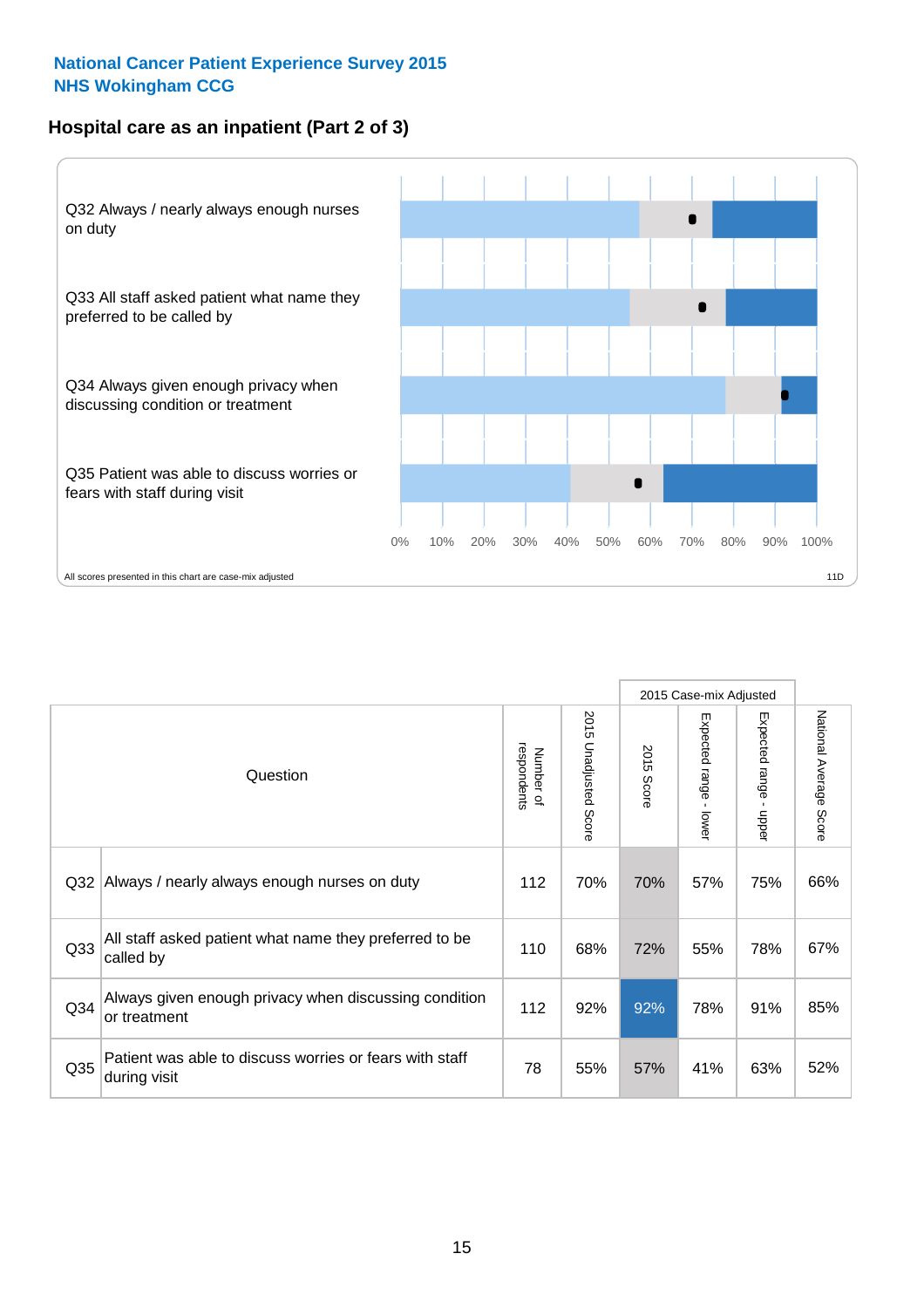#### **Hospital care as an inpatient (Part 3 of 3)**



|                 |                                                                                     |                          |                                 |               | 2015 Case-mix Adjusted                  |                           |                        |
|-----------------|-------------------------------------------------------------------------------------|--------------------------|---------------------------------|---------------|-----------------------------------------|---------------------------|------------------------|
|                 | Question                                                                            | respondents<br>Number of | 2015<br><b>Unadjusted Score</b> | 2015<br>Score | Expected range<br>$\mathbf{r}$<br>lower | Expected range -<br>nbber | National Average Score |
| Q36             | Hospital staff definitely did everything to help control pain                       | 97                       | 85%                             | 85%           | 77%                                     | 91%                       | 84%                    |
| Q <sub>37</sub> | Always treated with respect and dignity by staff                                    | 112                      | 93%                             | 93%           | 81%                                     | 94%                       | 87%                    |
| Q38             | Given clear written information about what should / should<br>not do post discharge | 105                      | 89%                             | 87%           | 78%                                     | 91%                       | 84%                    |
| Q39             | Staff told patient who to contact if worried post discharge                         | 107                      | 97%                             | 97%           | 89%                                     | 98%                       | 94%                    |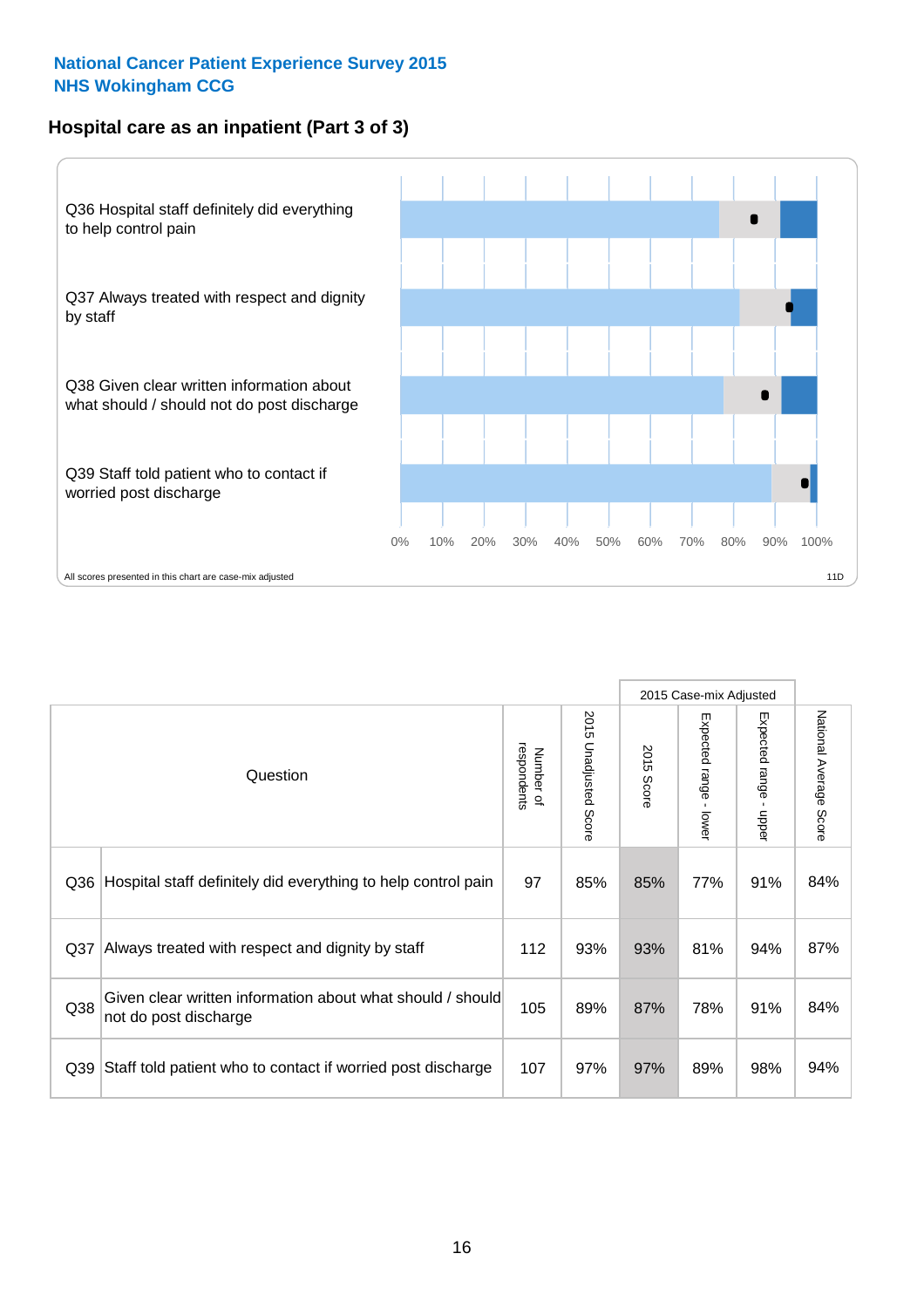#### **Hospital care as a day patient / outpatient (Part 1 of 2)**



|     |                                                                                    |                          |                                 |               | 2015 Case-mix Adjusted                  |                                         |                        |
|-----|------------------------------------------------------------------------------------|--------------------------|---------------------------------|---------------|-----------------------------------------|-----------------------------------------|------------------------|
|     | Question                                                                           | respondents<br>Number of | 2015<br><b>Unadjusted Score</b> | 2015<br>Score | Expected range<br>$\mathbf{I}$<br>lower | Expected range<br>$\mathbf{r}$<br>nbber | National Average Score |
| Q41 | Patient was able to discuss worries or fears with staff<br>during visit            | 109                      | 66%                             | 67%           | 61%                                     | 79%                                     | 70%                    |
| Q42 | Doctor had the right notes and other documentation with<br>them                    | 125                      | 95%                             | 96%           | 92%                                     | 99%                                     | 96%                    |
| Q44 | Beforehand patient had all information needed about<br>radiotherapy treatment      | 61                       | 77%                             | 76%           | 77%                                     | 95%                                     | 86%                    |
| Q45 | Patient given understandable information about whether<br>radiotherapy was working | 52                       | 67%                             | 68%           | 46%                                     | 73%                                     | 60%                    |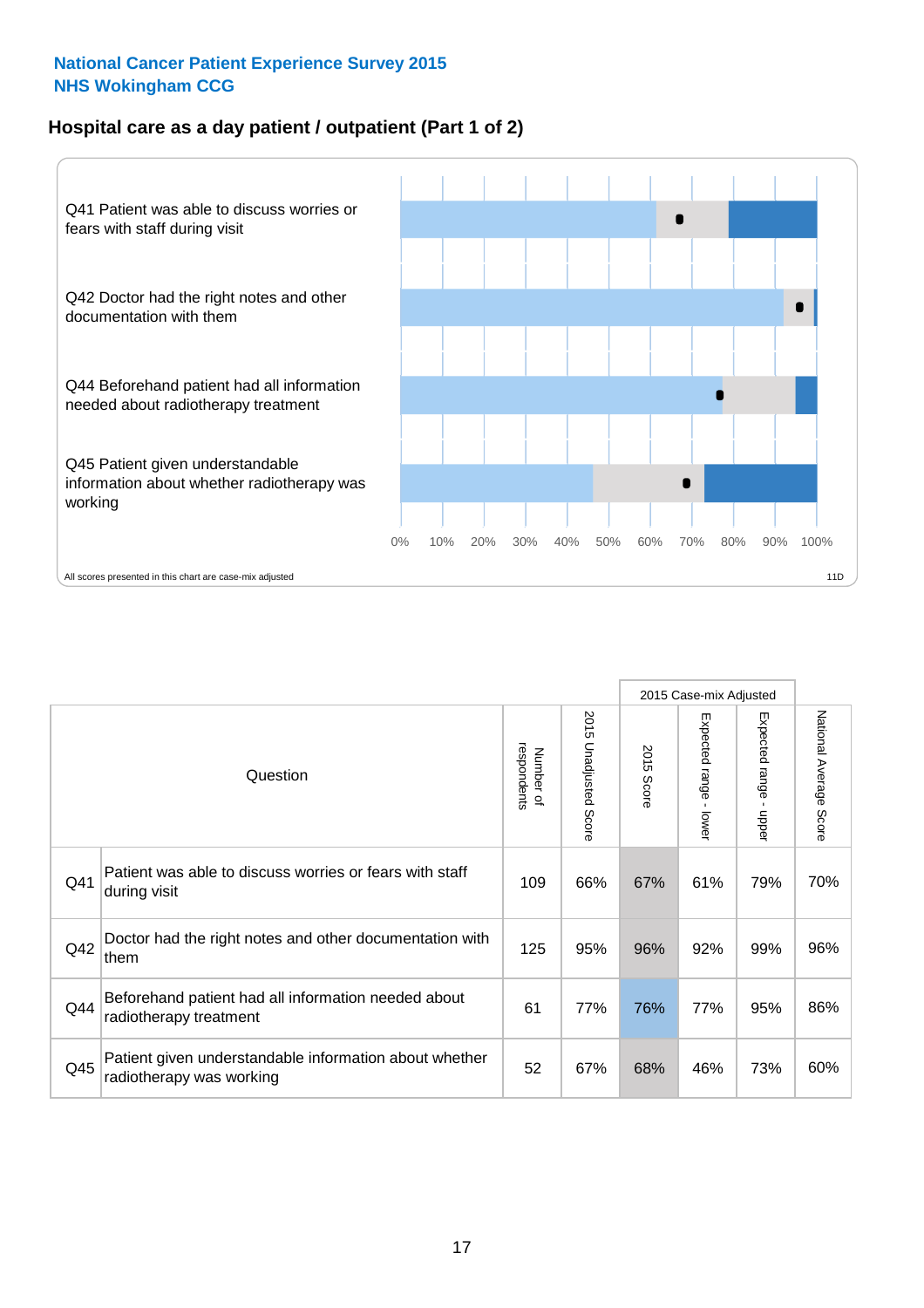#### **Hospital care as a day patient / outpatient (Part 2 of 2)**



|     |                                                                                    |                                   |                             |               |                             | 2015 Case-mix Adjusted     |                           |
|-----|------------------------------------------------------------------------------------|-----------------------------------|-----------------------------|---------------|-----------------------------|----------------------------|---------------------------|
|     | Question                                                                           | respondents<br>Number<br>$\Omega$ | 2015<br>Unadjusted<br>Score | 2015<br>Score | Expected<br> range<br>lower | Expected<br>range<br>nbber | National Average<br>Score |
| Q47 | Beforehand patient had all information needed about<br>chemotherapy treatment      | 56                                | 96%                         | 97%           | 75%                         | 94%                        | 84%                       |
| Q48 | Patient given understandable information about whether<br>chemotherapy was working | 51                                | 73%                         | 75%           | 55%                         | 81%                        | 68%                       |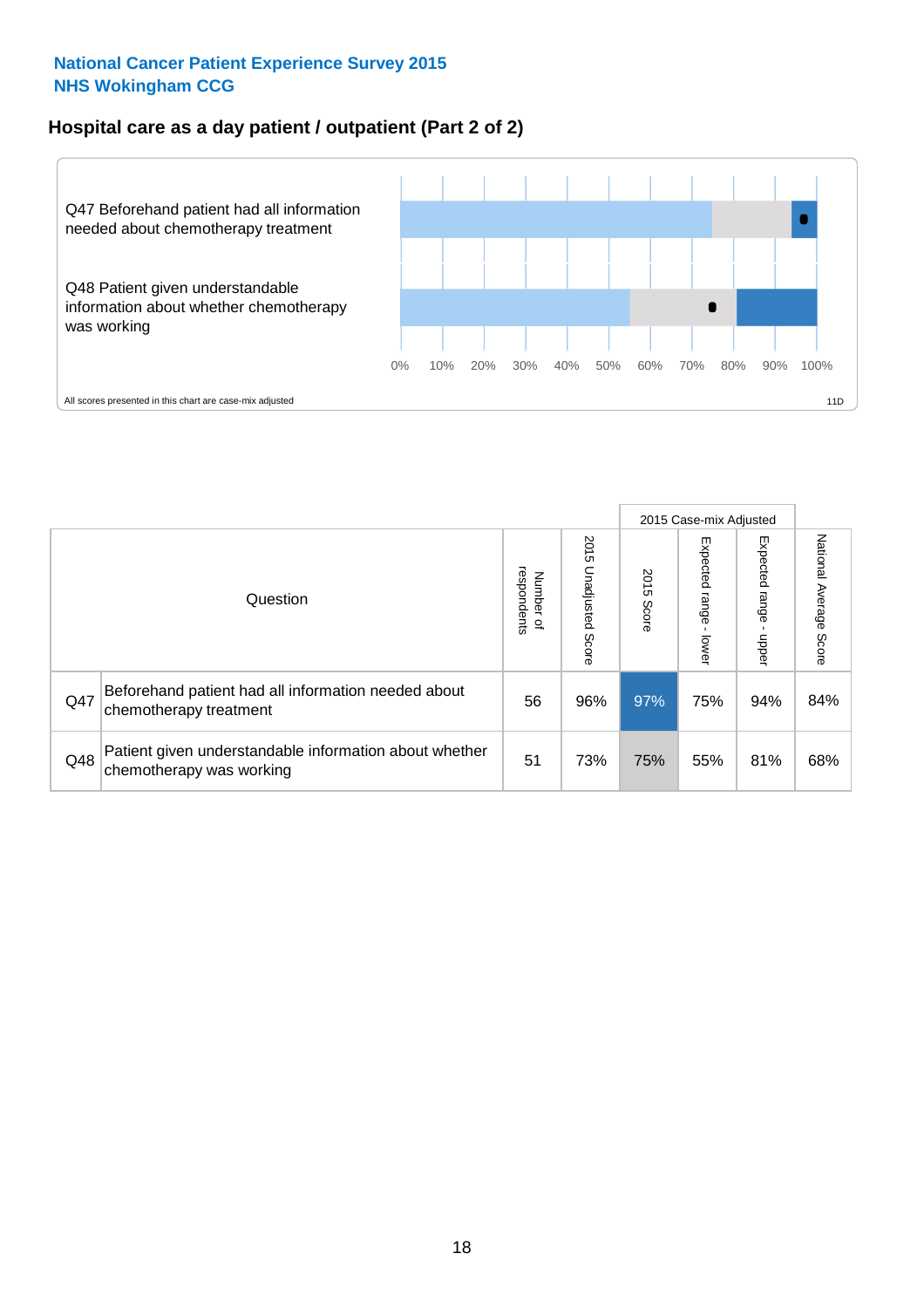#### **Home care and support**



2015 Case-mix Adjusted 2015 Unadjusted Score Expected range - upper National Average Score 2015 Unadjusted Score Expected range - lower National Average Score Expected range - lower Expected range - upper Number of<br>respondents 2015 Score respondents 2015 Score Number of Question Hospital staff gave family or someone close all the  $Q49$  information needed to help with care at home  $119$  |  $55\%$  |  $56\%$  |  $49\%$  |  $66\%$  |  $58\%$ Patient definitely given enough support from health or  $\frac{1}{200}$  social services during treatment  $\frac{1}{200}$   $\frac{1}{200}$   $\frac{60\%}{59\%}$   $\frac{59\%}{42\%}$  65%  $\frac{54\%}{54\%}$ Patient definitely given enough support from health or  $\frac{31}{100}$  social services after treatment  $\frac{31}{100}$   $\frac{47}{100}$   $\frac{47}{100}$   $\frac{45}{100}$   $\frac{45}{100}$   $\frac{45}{100}$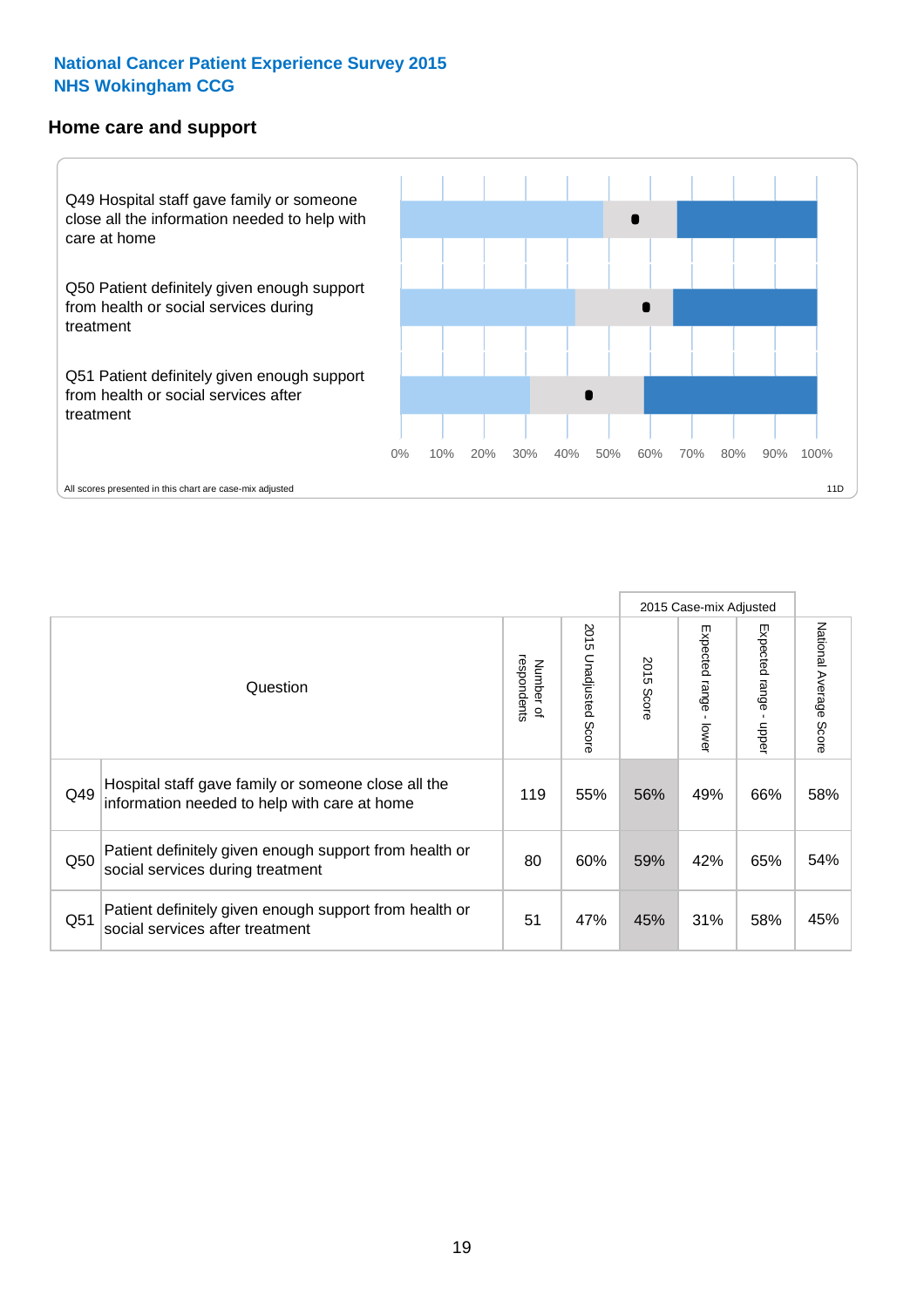#### **Care from your general practice**



|     |                                                                           |                                       |                             |               |                                    | 2015 Case-mix Adjusted     |                           |
|-----|---------------------------------------------------------------------------|---------------------------------------|-----------------------------|---------------|------------------------------------|----------------------------|---------------------------|
|     | Question                                                                  | respondents<br>Number<br>$\mathbf{Q}$ | 2015<br>Unadjusted<br>Score | 2015<br>Score | Expected<br><b>Irange</b><br>lower | Expected<br>range<br>doper | National Average<br>Score |
| Q52 | GP given enough information about patient's condition<br>and treatment    | 131                                   | 97%                         | 97%           | 92%                                | 99%                        | 95%                       |
| Q53 | Practice staff definitely did everything they could to<br>support patient | 109                                   | 58%                         | 57%           | 53%                                | 72%                        | 63%                       |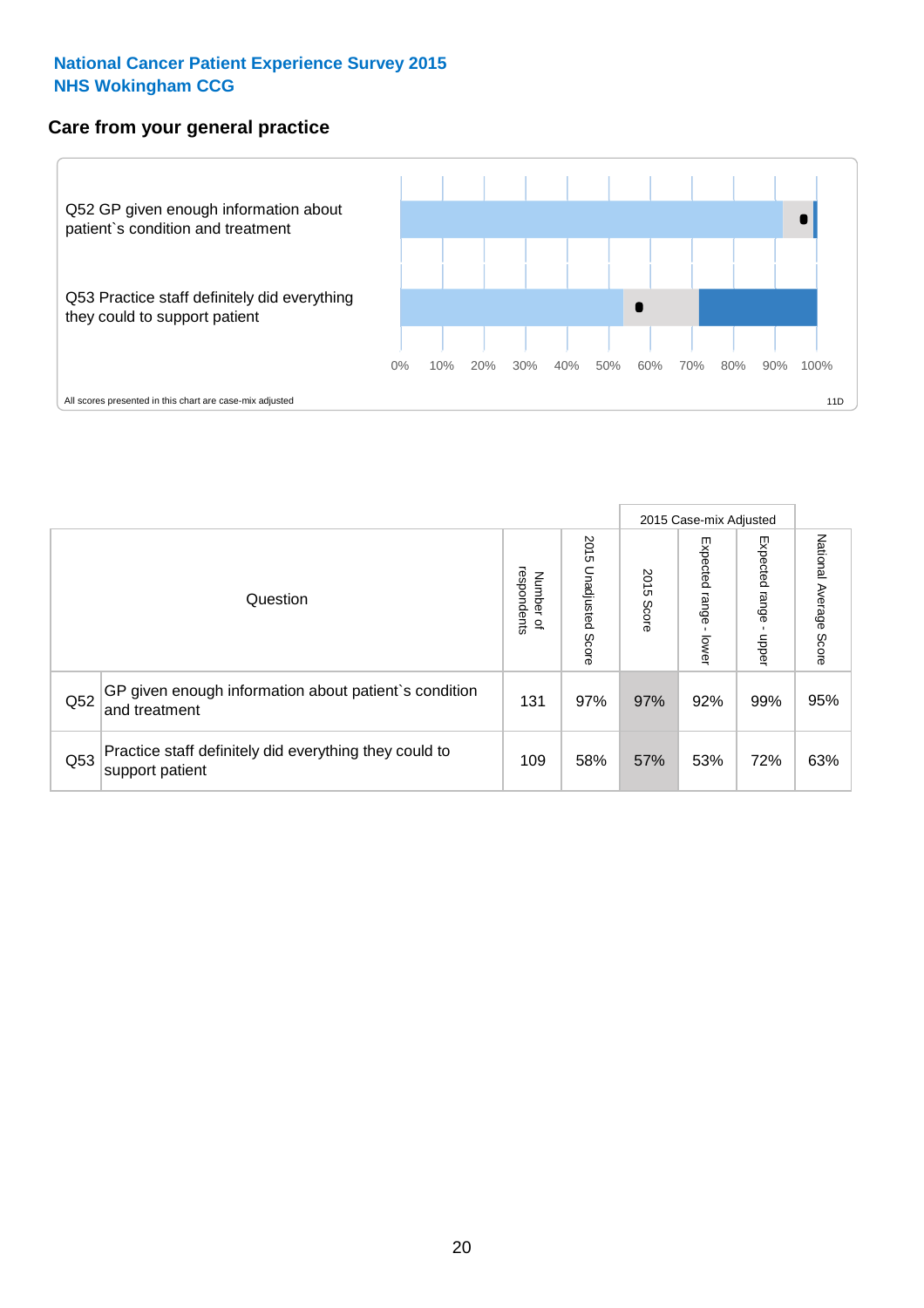#### **Your overall NHS care (Part 1 of 2)**



|     |                                                                    |                          |                                 |                      | 2015 Case-mix Adjusted                    |                                           |                        |
|-----|--------------------------------------------------------------------|--------------------------|---------------------------------|----------------------|-------------------------------------------|-------------------------------------------|------------------------|
|     | Question                                                           | respondents<br>Number of | 2015<br><b>Unadjusted Score</b> | 2015<br><b>Score</b> | Expected range<br>$\blacksquare$<br>lower | Expected range<br>$\blacksquare$<br>nbber | National Average Score |
| Q54 | Hospital and community staff always worked well together           | 149                      | 54%                             | 56%                  | 52%                                       | 69%                                       | 61%                    |
| Q55 | Patient given a care plan                                          | 114                      | 27%                             | 30%                  | 24%                                       | 42%                                       | 33%                    |
| Q56 | Overall the administration of the care was very good /<br>good     | 148                      | 86%                             | 87%                  | 84%                                       | 94%                                       | 89%                    |
| Q57 | Length of time for attending clinics and appointments was<br>right | 147                      | 59%                             | 61%                  | 57%                                       | 75%                                       | 66%                    |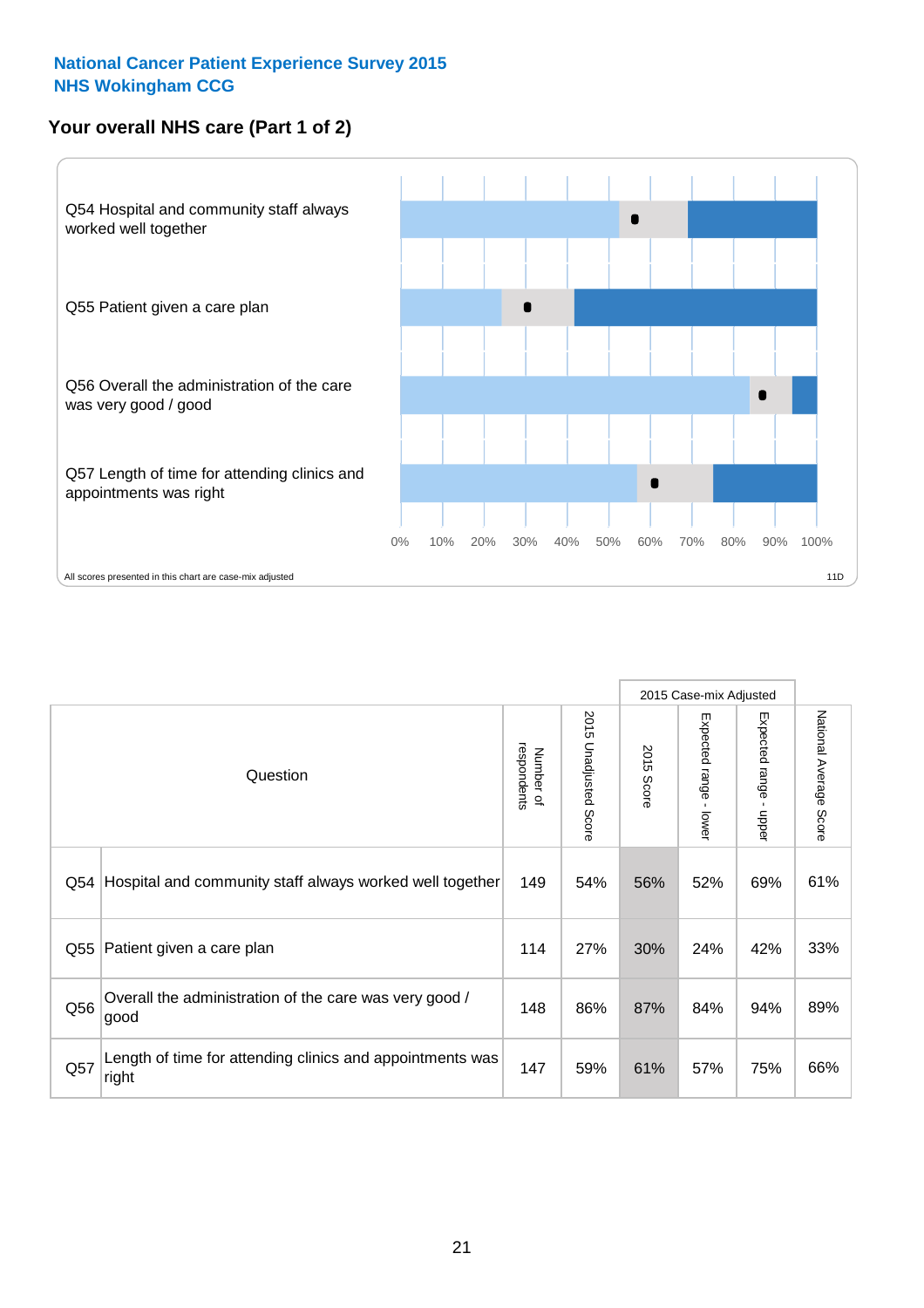#### **Your overall NHS care (Part 2 of 2)**



|     |                                                       |                                   |                             |               |                            | 2015 Case-mix Adjusted     |                           |
|-----|-------------------------------------------------------|-----------------------------------|-----------------------------|---------------|----------------------------|----------------------------|---------------------------|
|     | Question                                              | respondents<br>Number<br>$\Omega$ | 2015<br>Unadjusted<br>Score | 2015<br>Score | Expected<br>range<br>lower | Expected<br>range<br>doper | National<br>Average Score |
| Q58 | Taking part in cancer research discussed with patient | 143                               | 27%                         | 26%           | 19%                        | 38%                        | 28%                       |



|     |                                                                        |                                         |                             |               |                                         | 2015 Case-mix Adjusted                                |                              |
|-----|------------------------------------------------------------------------|-----------------------------------------|-----------------------------|---------------|-----------------------------------------|-------------------------------------------------------|------------------------------|
|     | Question                                                               | respondents<br>Number<br>$\overline{a}$ | 2015<br>Unadjusted<br>Score | 2015<br>Score | OWer<br>limit<br>range<br>٩<br>expected | Upper<br>limit<br>range<br>$\overline{a}$<br>expected | National<br>Average<br>Score |
| Q59 | Patient's average rating of care scored from very poor to<br>very good | 149                                     | 8.6                         | 8.6           | 8.5                                     | 8.9                                                   | 8.7                          |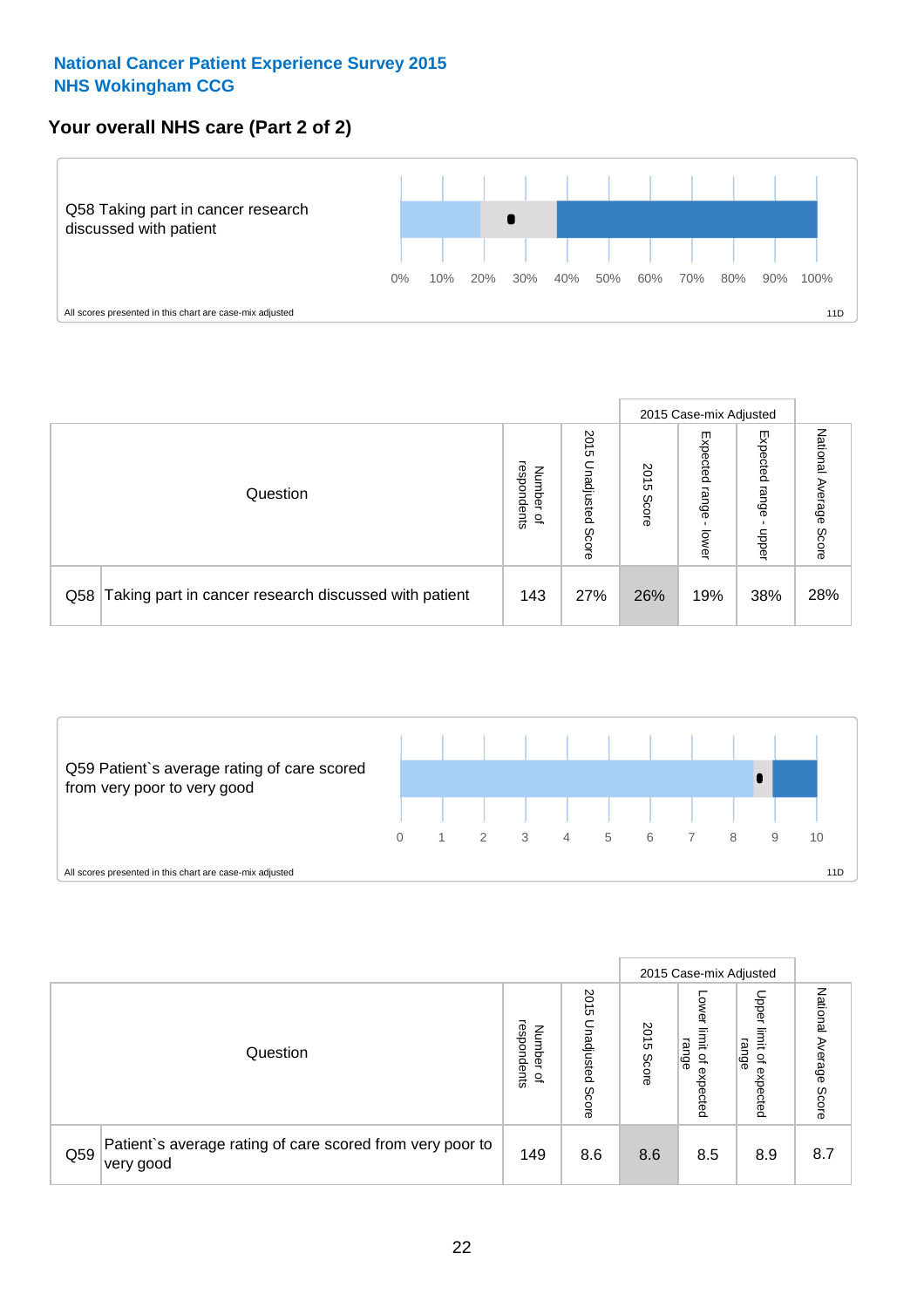### **Comparisons by tumour group for this CCG**

The following tables show the unadjusted CCG and the national percentage scores for each question broken down by tumour group. Where a cell in the table contains an asterisk this indicates that the number of patients in that group was below 21 and too small to display. Where a cell in the table contains "n.a." this indicates that there were no respondents for that tumour group.

### **Seeing your GP**

|                      | Q1. Saw GP once /<br>had to go to hospital | twice before being told | Q2. Patient thought<br>they were seen as<br>soon as necessary |                 |  |
|----------------------|--------------------------------------------|-------------------------|---------------------------------------------------------------|-----------------|--|
| <b>Cancer type</b>   | This CCG <sup>\$</sup>                     | <b>National</b>         | This CCG <sup>\$</sup>                                        | <b>National</b> |  |
| Brain / CNS          | $\star$                                    | 60%                     | $\star$                                                       | 77%             |  |
| <b>Breast</b>        | 100%                                       | 93%                     | 93%                                                           | 88%             |  |
| Colorectal / LGT     | $\star$                                    | 72%                     | $\star$                                                       | 80%             |  |
| Gynaecological       | $\star$                                    | 75%                     | $\star$                                                       | 78%             |  |
| Haematological       | $\star$                                    | 64%                     | $\star$                                                       | 80%             |  |
| <b>Head and Neck</b> | $\star$                                    | 77%                     | $\star$                                                       | 79%             |  |
| Lung                 | $\star$                                    | 69%                     | $\star$                                                       | 83%             |  |
| Prostate             | $\star$                                    | 79%                     | $\star$                                                       | 85%             |  |
| Sarcoma              | $\star$                                    | 64%                     | $\star$                                                       | 69%             |  |
| <b>Skin</b>          | $\star$                                    | 91%                     | $\star$                                                       | 87%             |  |
| <b>Upper Gastro</b>  | $\star$                                    | 70%                     | $\star$                                                       | 78%             |  |
| Urological           | $\star$                                    | 81%                     | $\star$                                                       | 84%             |  |
| Other                | $\star$                                    | 70%                     | $\star$                                                       | 78%             |  |
| <b>All Cancers</b>   | 77%                                        | 76%                     | 82%                                                           | 82%             |  |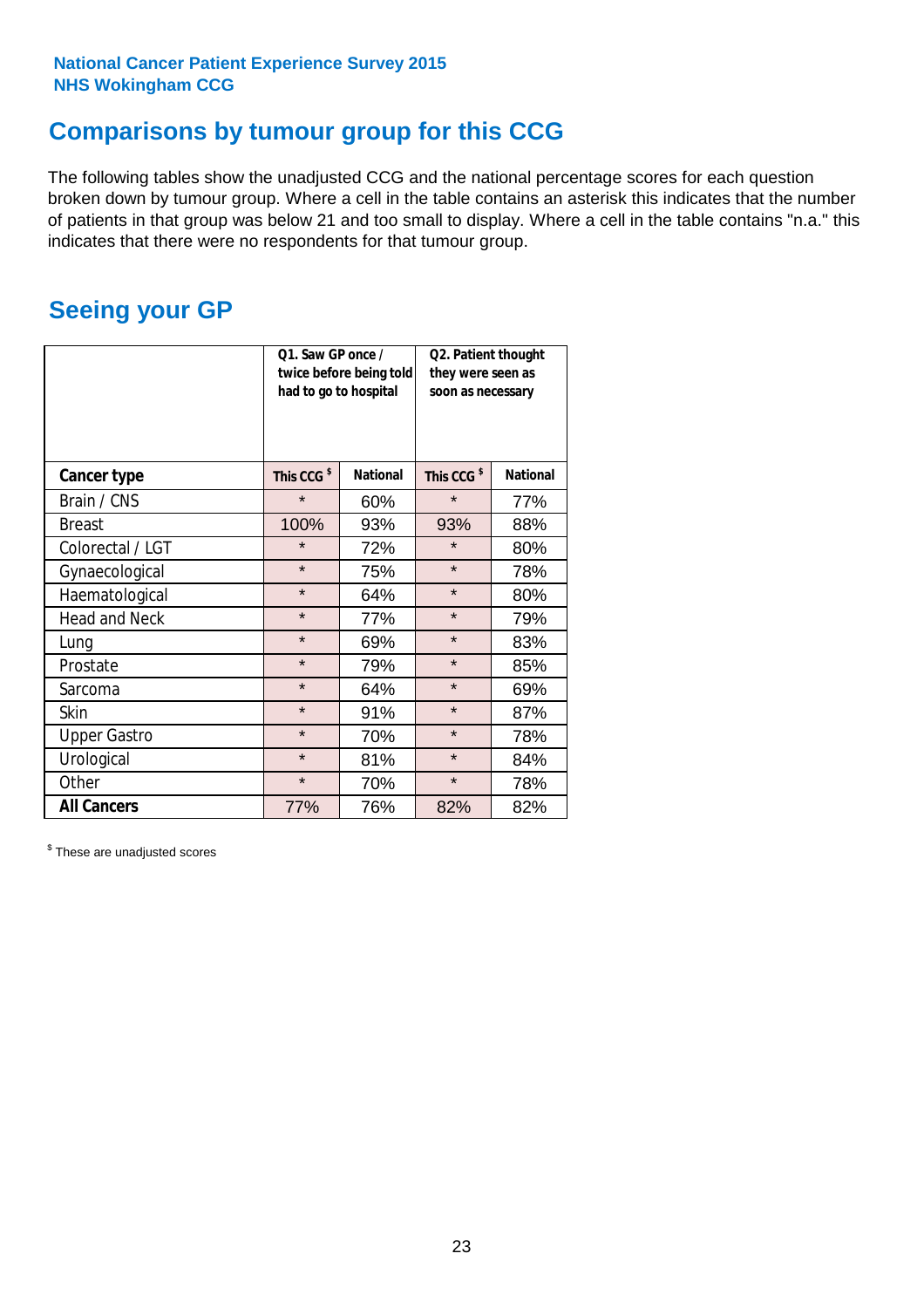### **Diagnostic tests**

|                      | be done was about<br>right | Q6. The length of time<br>waiting for the test to | Q7. Given complete<br>explanation of test<br>results in<br>understandable way |                 |  |
|----------------------|----------------------------|---------------------------------------------------|-------------------------------------------------------------------------------|-----------------|--|
| <b>Cancer type</b>   | This CCG <sup>\$</sup>     | <b>National</b>                                   | This CCG <sup>\$</sup>                                                        | <b>National</b> |  |
| Brain / CNS          | $\star$                    | 87%                                               | $\star$                                                                       | 69%             |  |
| <b>Breast</b>        | 85%                        | 90%                                               | 85%                                                                           | 82%             |  |
| Colorectal / LGT     | $\star$                    | 86%                                               | $\star$                                                                       | 81%             |  |
| Gynaecological       | $\star$                    | 84%                                               | $\star$                                                                       | 76%             |  |
| Haematological       | $\star$                    | 87%                                               | $\star$                                                                       | 76%             |  |
| <b>Head and Neck</b> | $\star$                    | 84%                                               | $\star$                                                                       | 77%             |  |
| Lung                 | $\star$                    | 87%                                               | $\star$                                                                       | 78%             |  |
| Prostate             | $\star$                    | 85%                                               | $\star$                                                                       | 79%             |  |
| Sarcoma              | $\star$                    | 81%                                               | $\star$                                                                       | 77%             |  |
| Skin                 | $\star$                    | 89%                                               | $\star$                                                                       | 85%             |  |
| <b>Upper Gastro</b>  | $\star$                    | 83%                                               | $\star$                                                                       | 77%             |  |
| Urological           | $\star$                    | 85%                                               | $\star$                                                                       | 78%             |  |
| Other                | $\star$                    | 85%                                               | $\star$                                                                       | 76%             |  |
| <b>All Cancers</b>   | 86%                        | 87%                                               | 77%                                                                           | 79%             |  |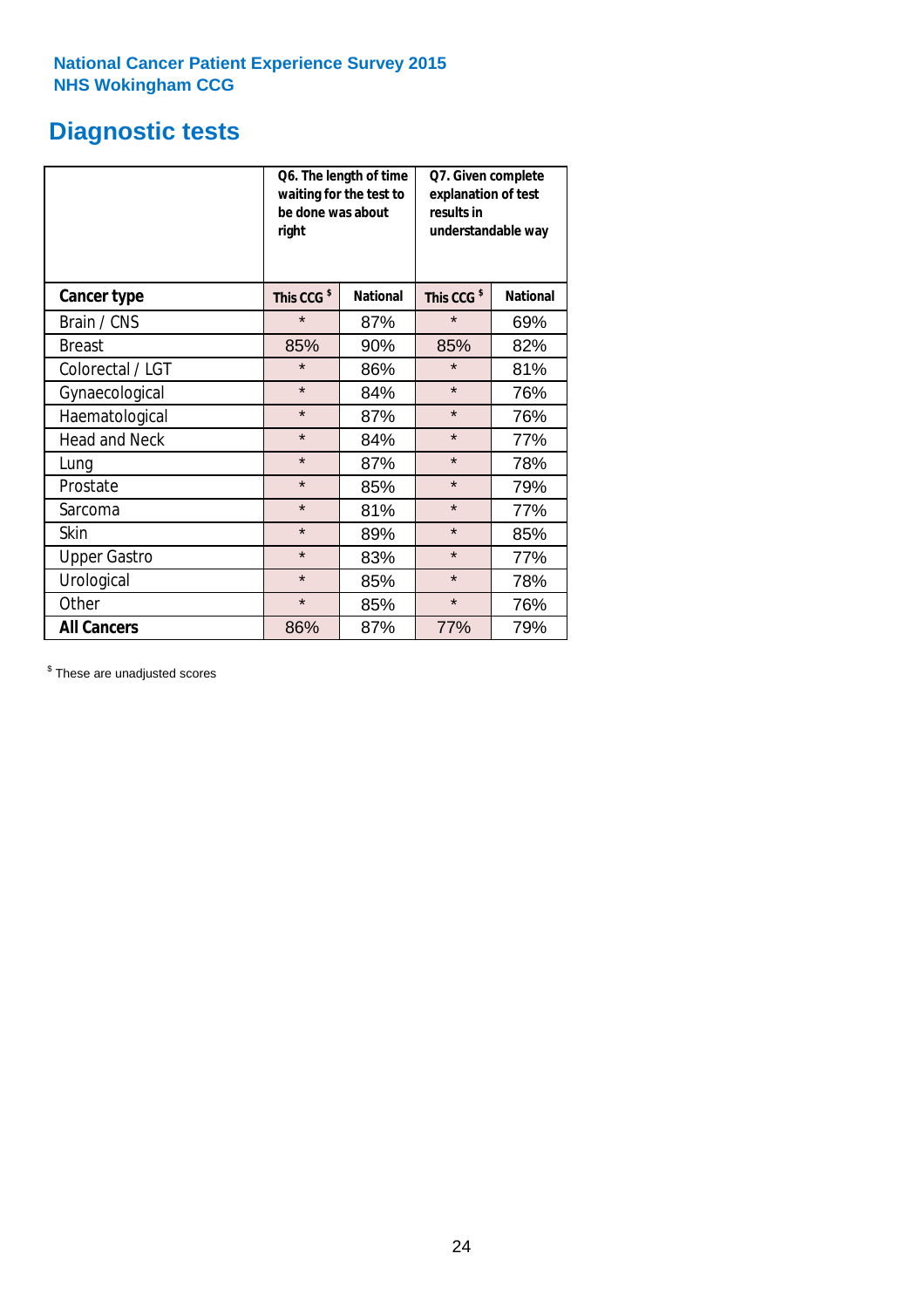### **Finding out what was wrong with you**

|                      | Q8. Patient told they<br>could bring a family<br>member or friend<br>when first told they<br>had cancer |                 | Q9. Patient felt they<br>were told sensitively<br>that they had cancer |                 | Q10. Patient<br>completely understood<br>the explanation of<br>what was wrong |                 | Q11. Patient given<br>easy to understand<br>written information<br>about the type of<br>cancer they had |                 |
|----------------------|---------------------------------------------------------------------------------------------------------|-----------------|------------------------------------------------------------------------|-----------------|-------------------------------------------------------------------------------|-----------------|---------------------------------------------------------------------------------------------------------|-----------------|
| Cancer type          | This CCG <sup>\$</sup>                                                                                  | <b>National</b> | This CCG <sup>\$</sup>                                                 | <b>National</b> | This CCG <sup>\$</sup>                                                        | <b>National</b> | This CCG <sup>\$</sup>                                                                                  | <b>National</b> |
| Brain / CNS          | $\star$                                                                                                 | 85%             | $\star$                                                                | 79%             | $\star$                                                                       | 60%             | $\star$                                                                                                 | 62%             |
| <b>Breast</b>        | 91%                                                                                                     | 83%             | 88%                                                                    | 88%             | 80%                                                                           | 78%             | 79%                                                                                                     | 76%             |
| Colorectal / LGT     | $\star$                                                                                                 | 83%             | $\star$                                                                | 85%             | $\star$                                                                       | 79%             | $\star$                                                                                                 | 71%             |
| Gynaecological       | $\star$                                                                                                 | 75%             | $\star$                                                                | 83%             | $\star$                                                                       | 73%             | $\star$                                                                                                 | 69%             |
| Haematological       | $\star$                                                                                                 | 75%             | $\star$                                                                | 83%             | $\star$                                                                       | 60%             | $\star$                                                                                                 | 74%             |
| <b>Head and Neck</b> | $\star$                                                                                                 | 73%             | $\star$                                                                | 85%             | $\star$                                                                       | 75%             | $\star$                                                                                                 | 61%             |
| Lung                 | $\star$                                                                                                 | 80%             | $\star$                                                                | 83%             | $\star$                                                                       | 75%             | $\star$                                                                                                 | 66%             |
| Prostate             | $\star$                                                                                                 | 80%             | $\star$                                                                | 84%             | $\star$                                                                       | 78%             | $\star$                                                                                                 | 80%             |
| Sarcoma              | $\star$                                                                                                 | 77%             | $\star$                                                                | 82%             | $\star$                                                                       | 63%             | $\star$                                                                                                 | 61%             |
| Skin                 | $\star$                                                                                                 | 71%             | $\star$                                                                | 90%             | $\star$                                                                       | 83%             | $\star$                                                                                                 | 84%             |
| <b>Upper Gastro</b>  | $\star$                                                                                                 | 79%             | $\star$                                                                | 79%             | $\star$                                                                       | 72%             | $\star$                                                                                                 | 64%             |
| Urological           | $\star$                                                                                                 | 74%             | $\star$                                                                | 82%             | $\star$                                                                       | 76%             | $\star$                                                                                                 | 71%             |
| Other                | $\star$                                                                                                 | 77%             | $\star$                                                                | 82%             | $\star$                                                                       | 72%             | $\star$                                                                                                 | 61%             |
| <b>All Cancers</b>   | 87%                                                                                                     | 79%             | 85%                                                                    | 84%             | 75%                                                                           | 73%             | 74%                                                                                                     | 72%             |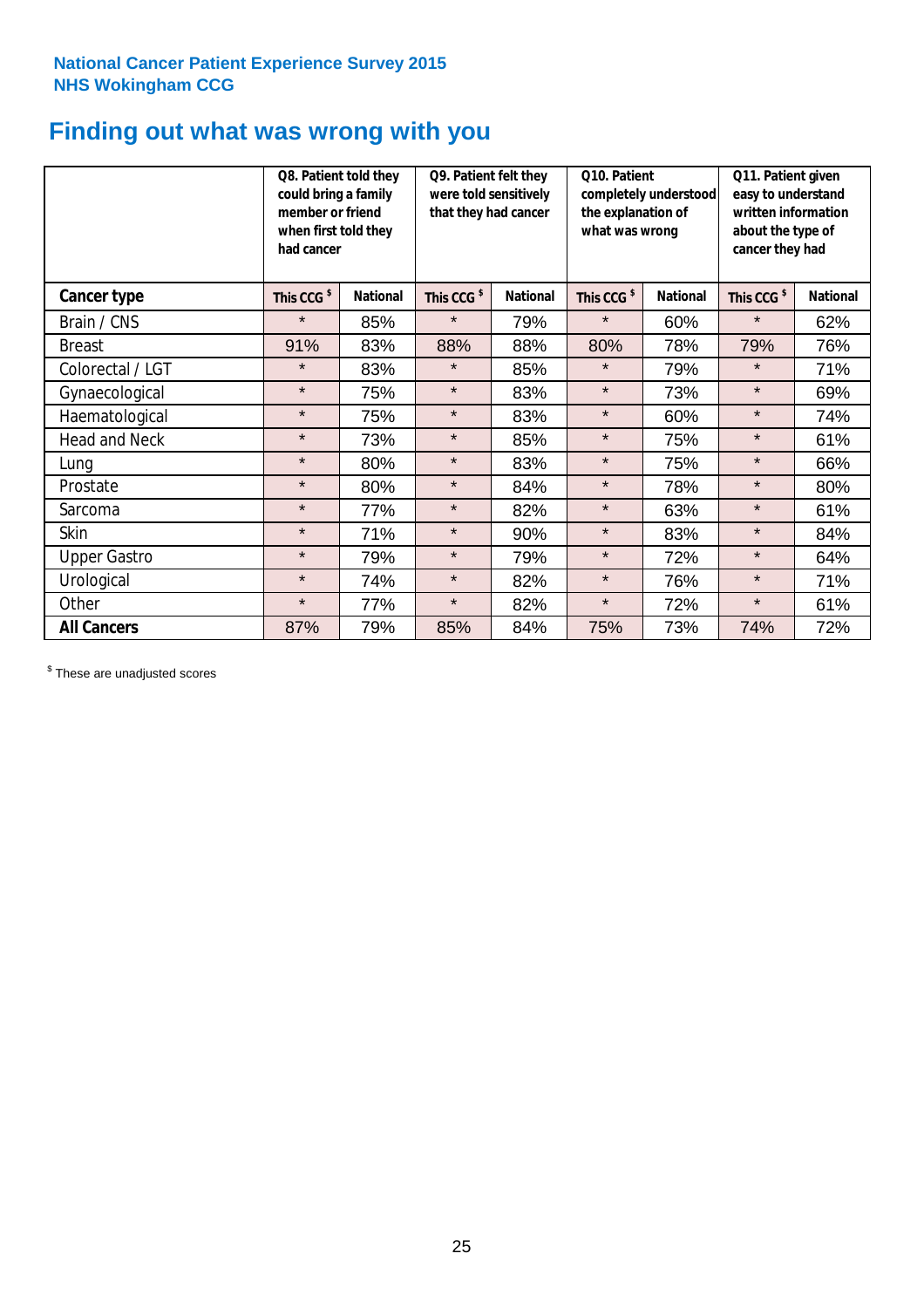# **Deciding the best treatment for you**

|                      | treatment options<br>were completely<br>explained | <b>O12. Patient felt that</b> | O13. Possible side<br>understandable way | effects explained in an | Q14. Patient given<br>practical advice and<br>support in dealing with<br>side effects of<br>treatment |                 |  |
|----------------------|---------------------------------------------------|-------------------------------|------------------------------------------|-------------------------|-------------------------------------------------------------------------------------------------------|-----------------|--|
| <b>Cancer type</b>   | This CCG <sup>\$</sup>                            | <b>National</b>               | This CCG <sup>\$</sup>                   | <b>National</b>         | This CCG <sup>\$</sup>                                                                                | <b>National</b> |  |
| Brain / CNS          | n.a.                                              | 80%                           | $\star$                                  | 71%                     | $\star$                                                                                               | 62%             |  |
| <b>Breast</b>        | 80%                                               | 84%                           | 84%                                      | 76%                     | 73%                                                                                                   | 69%             |  |
| Colorectal / LGT     | $\star$                                           | 85%                           | $\star$                                  | 75%                     | $\star$                                                                                               | 68%             |  |
| Gynaecological       | $\star$                                           | 84%                           | $\star$                                  | 76%                     | $\star$                                                                                               | 68%             |  |
| Haematological       | $\star$                                           | 81%                           | $\star$                                  | 69%                     | $\star$                                                                                               | 65%             |  |
| <b>Head and Neck</b> | $\star$                                           | 85%                           | $\star$                                  | 72%                     | $\star$                                                                                               | 67%             |  |
| Lung                 | $\star$                                           | 84%                           | $\star$                                  | 74%                     | $\star$                                                                                               | 69%             |  |
| Prostate             | $\star$                                           | 80%                           | $\star$                                  | 71%                     | $\star$                                                                                               | 61%             |  |
| Sarcoma              | $\star$                                           | 82%                           | $\star$                                  | 75%                     | $\star$                                                                                               | 66%             |  |
| Skin                 | $\star$                                           | 88%                           | $\star$                                  | 75%                     | $\star$                                                                                               | 74%             |  |
| <b>Upper Gastro</b>  | $\star$                                           | 83%                           | $\star$                                  | 72%                     | $\star$                                                                                               | 66%             |  |
| Urological           | $\star$                                           | 80%                           | $\star$                                  | 69%                     | $\star$                                                                                               | 61%             |  |
| Other                | $\star$                                           | 80%                           | $\star$                                  | 72%                     | $\star$                                                                                               | 64%             |  |
| <b>All Cancers</b>   | 84%                                               | 83%                           | 75%                                      | 73%                     | 65%                                                                                                   | 66%             |  |

|                      | in the future          | Q15. Patient definitely<br>told about side effects<br>that could affect them | Q16. Patient definitely<br>involved in decisions<br>about care and<br>treatment |                 |  |
|----------------------|------------------------|------------------------------------------------------------------------------|---------------------------------------------------------------------------------|-----------------|--|
| <b>Cancer type</b>   | This CCG <sup>\$</sup> | <b>National</b>                                                              | This CCG <sup>\$</sup>                                                          | <b>National</b> |  |
| Brain / CNS          | $\star$                | 56%                                                                          | $\star$                                                                         | 74%             |  |
| <b>Breast</b>        | 67%                    | 55%                                                                          | 82%                                                                             | 79%             |  |
| Colorectal / LGT     | $\star$                | 56%                                                                          | $\star$                                                                         | 79%             |  |
| Gynaecological       | $\star$                | 54%                                                                          | $\star$                                                                         | 76%             |  |
| Haematological       | $\star$<br>50%         |                                                                              | $\star$                                                                         | 77%             |  |
| <b>Head and Neck</b> | $\star$                | 58%                                                                          | $\star$                                                                         | 76%             |  |
| Lung                 | $\star$                | 54%                                                                          | $\star$                                                                         | 78%             |  |
| Prostate             | $\star$                | 63%                                                                          | $\star$                                                                         | 79%             |  |
| Sarcoma              | $\star$                | 54%                                                                          | $\star$                                                                         | 77%             |  |
| <b>Skin</b>          | $\star$                | 66%                                                                          | $\star$                                                                         | 86%             |  |
| <b>Upper Gastro</b>  | $\star$                | 53%                                                                          | $\star$                                                                         | 77%             |  |
| Urological           | $\star$                | 52%                                                                          | $\star$                                                                         | 75%             |  |
| Other                | $\star$                | 51%                                                                          | $\star$                                                                         | 75%             |  |
| <b>All Cancers</b>   | 58%                    | 54%                                                                          | 76%                                                                             | 78%             |  |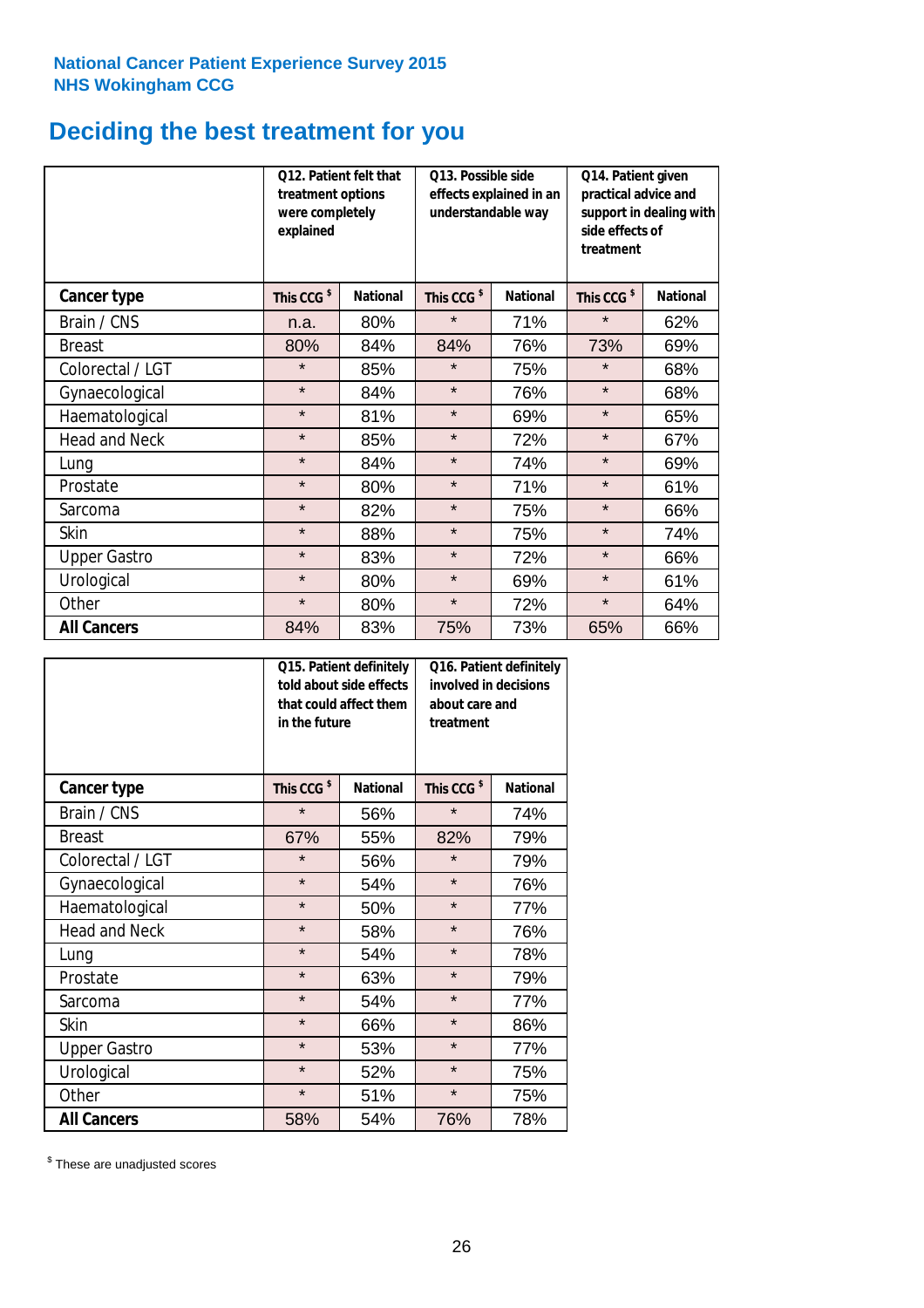# **Clinical Nurse Specialist**

|                      | would support them<br>through their<br>treatment | Q17. Patient given the<br>name of the CNS who | Q18. Patient found it<br>easy to contact their<br><b>CNS</b> |                 | <b>Q19. Get</b><br>understandable<br>answers to important<br>questions all or most<br>of the time |                 |  |
|----------------------|--------------------------------------------------|-----------------------------------------------|--------------------------------------------------------------|-----------------|---------------------------------------------------------------------------------------------------|-----------------|--|
| Cancer type          | This CCG <sup>\$</sup>                           | <b>National</b>                               | This CCG <sup>\$</sup>                                       | <b>National</b> | This CCG <sup>\$</sup>                                                                            | <b>National</b> |  |
| Brain / CNS          | $\star$                                          | 95%                                           | $\star$                                                      | 84%             | $\star$                                                                                           | 85%             |  |
| <b>Breast</b>        | 98%                                              | 94%                                           | 86%                                                          | 85%             | 88%                                                                                               | 88%             |  |
| Colorectal / LGT     | $\star$                                          | 91%                                           | $\star$                                                      | 88%             | $\star$                                                                                           | 90%             |  |
| Gynaecological       | $\star$                                          | 93%                                           | $\star$                                                      | 86%             | $\star$                                                                                           | 87%             |  |
| Haematological       | $\star$                                          | 89%                                           | $\star$                                                      | 89%             | $\star$                                                                                           | 90%             |  |
| <b>Head and Neck</b> | $\star$                                          | 88%                                           | $\star$                                                      | 86%             | $\star$                                                                                           | 88%             |  |
| Lung                 | $\star$                                          | 93%                                           | $\star$                                                      | 89%             | $\star$                                                                                           | 89%             |  |
| Prostate             | $\star$                                          | 89%                                           | $\star$                                                      | 83%             | $\star$                                                                                           | 88%             |  |
| Sarcoma              | $\star$                                          | 87%                                           | $\star$                                                      | 86%             | $\star$                                                                                           | 88%             |  |
| Skin                 | $\star$                                          | 88%                                           | $\star$                                                      | 90%             | $\star$                                                                                           | 92%             |  |
| <b>Upper Gastro</b>  | $\star$                                          | 92%                                           | $\star$                                                      | 87%             | $\star$                                                                                           | 88%             |  |
| Urological           | $\star$                                          | 80%                                           | $\star$                                                      | 85%             | $\star$                                                                                           | 88%             |  |
| Other                | $\star$                                          | 86%                                           | $\star$                                                      | 86%             | $\star$                                                                                           | 87%             |  |
| <b>All Cancers</b>   | 97%                                              | 90%                                           | 85%                                                          | 87%             | 85%                                                                                               | 88%             |  |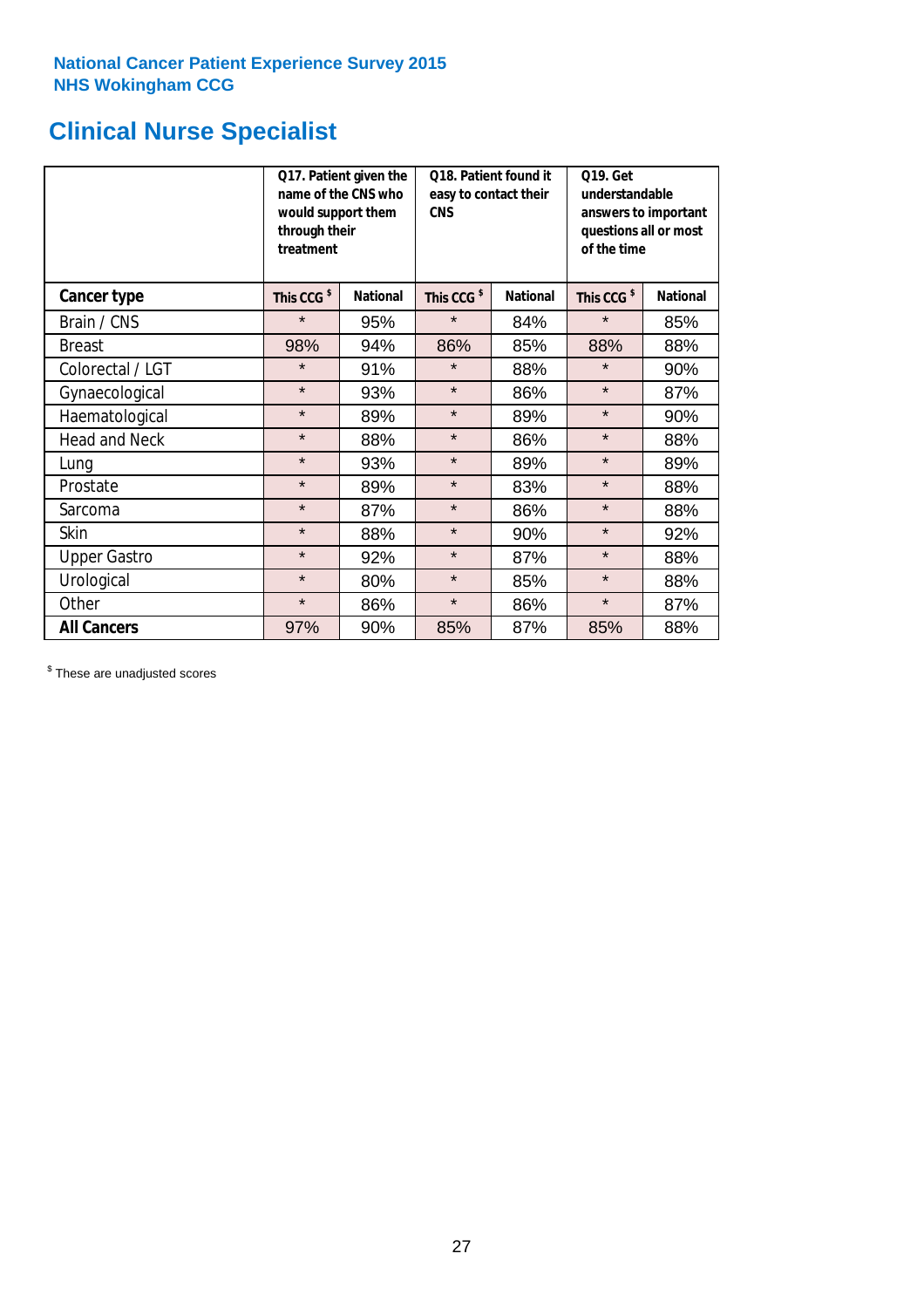# **Support for people with cancer**

|                      | Q20. Hospital staff<br>gave information | about support groups | Q21. Hospital staff<br>gave information<br>about impact cancer<br>could have on day to<br>day activities |                 | Q22. Hospital staff<br>gave information on<br>getting financial help |                 | Q23. Hospital staff told<br>patient they could get<br>free prescriptions |                 |
|----------------------|-----------------------------------------|----------------------|----------------------------------------------------------------------------------------------------------|-----------------|----------------------------------------------------------------------|-----------------|--------------------------------------------------------------------------|-----------------|
| Cancer type          | This CCG <sup>\$</sup>                  | <b>National</b>      | This CCG <sup>\$</sup>                                                                                   | <b>National</b> | This CCG <sup>\$</sup>                                               | <b>National</b> | This CCG <sup>\$</sup>                                                   | <b>National</b> |
| Brain / CNS          | $\star$                                 | 85%                  | $\star$                                                                                                  | 80%             | $\star$                                                              | 72%             | $\star$                                                                  | 79%             |
| <b>Breast</b>        | 89%                                     | 88%                  | 93%                                                                                                      | 85%             | 68%                                                                  | 60%             | 92%                                                                      | 80%             |
| Colorectal / LGT     | $\star$                                 | 82%                  | $\star$                                                                                                  | 82%             | $\star$                                                              | 52%             | $\star$                                                                  | 83%             |
| Gynaecological       | $\star$                                 | 83%                  | $\star$                                                                                                  | 81%             | $\star$                                                              | 58%             | $\star$                                                                  | 76%             |
| Haematological       | $\star$                                 | 82%                  | $\star$                                                                                                  | 82%             | $\star$                                                              | 56%             | $\star$                                                                  | 86%             |
| <b>Head and Neck</b> | $\star$                                 | 83%                  | $\star$                                                                                                  | 80%             | $\star$                                                              | 55%             | $\star$                                                                  | 80%             |
| Lung                 | $\star$                                 | 82%                  | $\star$                                                                                                  | 80%             | n.a.                                                                 | 68%             | $\star$                                                                  | 85%             |
| Prostate             | $\star$                                 | 85%                  | $\star$                                                                                                  | 81%             | $\star$                                                              | 41%             | $\star$                                                                  | 76%             |
| Sarcoma              | $\star$                                 | 82%                  | $\star$                                                                                                  | 80%             | $\star$                                                              | 57%             | $\star$                                                                  | 75%             |
| Skin                 | $\star$                                 | 85%                  | $\star$                                                                                                  | 85%             | $\star$                                                              | 51%             | $\star$                                                                  | 65%             |
| <b>Upper Gastro</b>  | $\star$                                 | 82%                  | $\star$                                                                                                  | 78%             | $\star$                                                              | 57%             | $\star$                                                                  | 83%             |
| Urological           | $\star$                                 | 71%                  | $\star$                                                                                                  | 70%             | $\star$                                                              | 33%             | $\star$                                                                  | 69%             |
| Other                | $\star$                                 | 80%                  | $\star$                                                                                                  | 77%             | $\star$                                                              | 53%             | $\star$                                                                  | 79%             |
| <b>All Cancers</b>   | 88%                                     | 83%                  | 85%                                                                                                      | 81%             | 48%                                                                  | 55%             | 82%                                                                      | 80%             |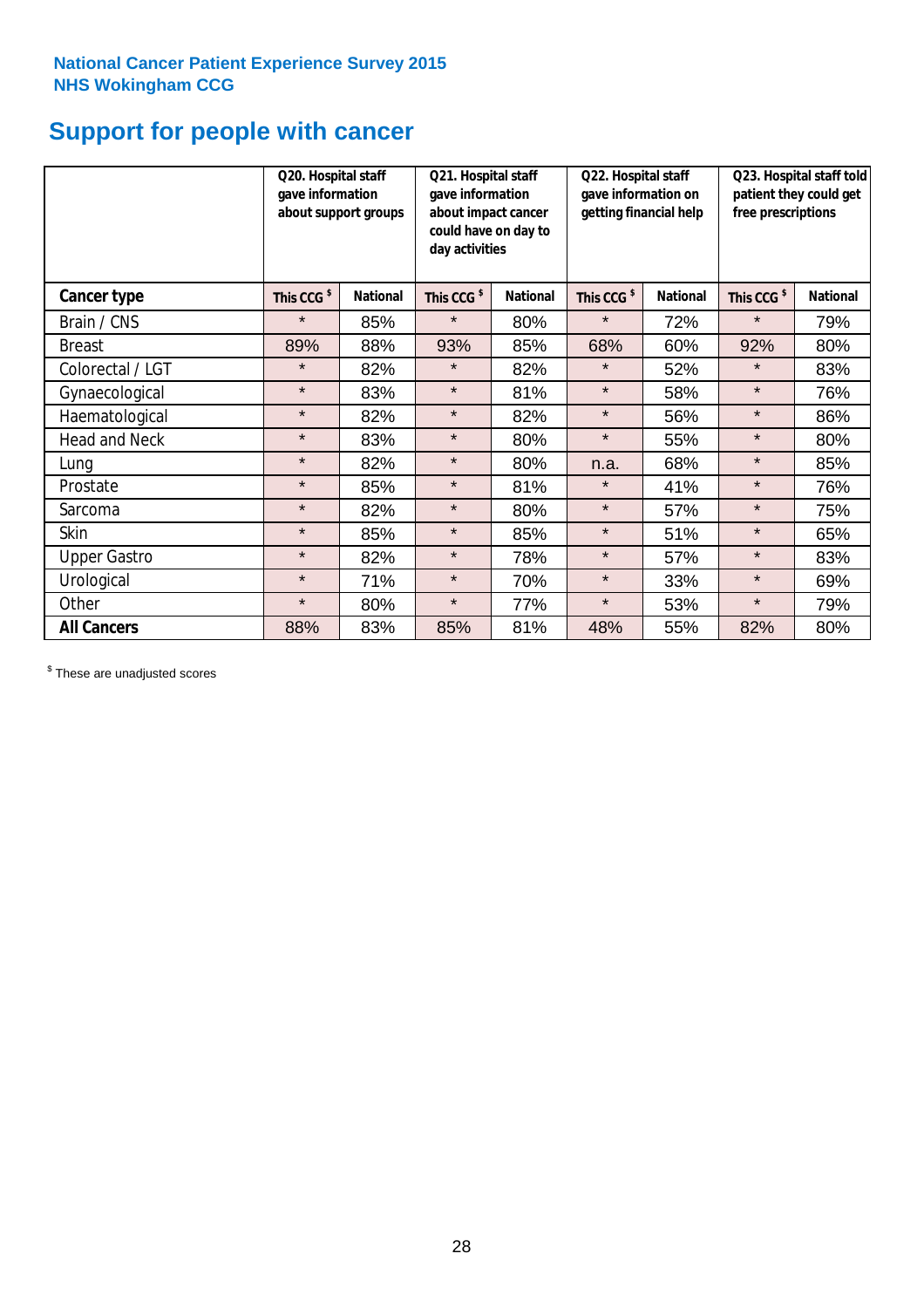# **Operations**

|                      | Q26. Staff explained<br>how operation had<br>gone in<br>understandable way |                 |  |  |
|----------------------|----------------------------------------------------------------------------|-----------------|--|--|
| <b>Cancer type</b>   | This CCG <sup>\$</sup>                                                     | <b>National</b> |  |  |
| Brain / CNS          | n.a.                                                                       | 75%             |  |  |
| <b>Breast</b>        | 73%                                                                        | 77%             |  |  |
| Colorectal / LGT     | $\star$                                                                    | 81%             |  |  |
| Gynaecological       | $\star$                                                                    | 79%             |  |  |
| Haematological       | $\star$                                                                    | 75%             |  |  |
| <b>Head and Neck</b> | $\star$                                                                    | 77%             |  |  |
| Lung                 | $\star$                                                                    | 76%             |  |  |
| Prostate             | $\star$                                                                    | 76%             |  |  |
| Sarcoma              | $\star$                                                                    | 80%             |  |  |
| Skin                 | $\star$                                                                    | 84%             |  |  |
| <b>Upper Gastro</b>  | $\star$                                                                    | 81%             |  |  |
| Urological           | $\star$                                                                    | 74%             |  |  |
| Other                | $\star$<br>78%                                                             |                 |  |  |
| <b>All Cancers</b>   | 76%                                                                        | 78%             |  |  |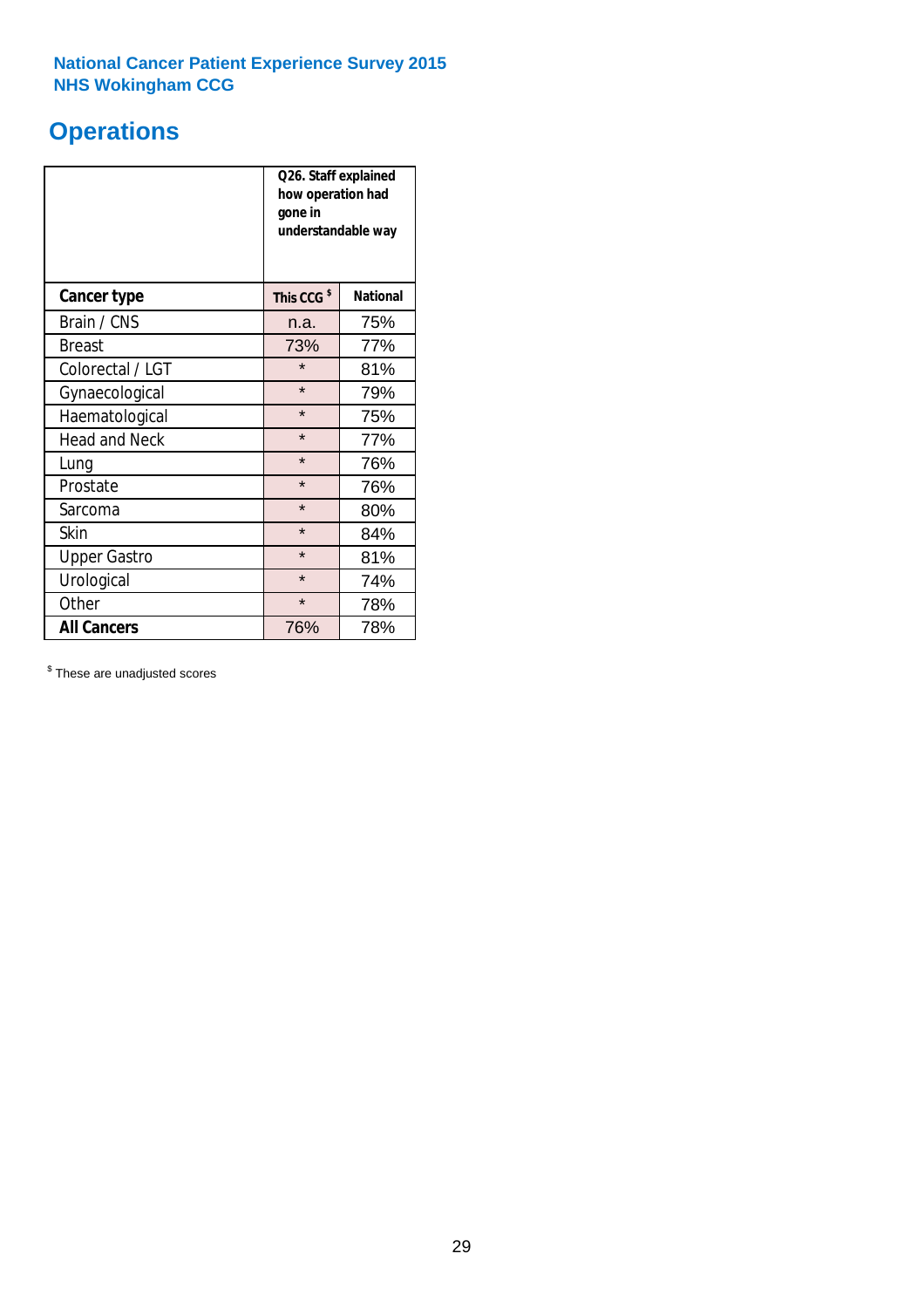# **Hospital care as an inpatient (Part 1 of 2)**

|                      | or nurses did not talk<br>they were not there | Q28. Groups of doctors<br>in front of patient as if | Q29. Patient had<br>confidence and trust in<br>all doctors treating<br>them |                 | Q30. Patient's family<br>or someone close<br>definitely had<br>opportunity to talk to<br>doctor |                 | Q31. Patient had<br>confidence and trust in I<br>all ward nurses |                 |
|----------------------|-----------------------------------------------|-----------------------------------------------------|-----------------------------------------------------------------------------|-----------------|-------------------------------------------------------------------------------------------------|-----------------|------------------------------------------------------------------|-----------------|
| Cancer type          | This CCG <sup>\$</sup>                        | <b>National</b>                                     | This CCG <sup>\$</sup>                                                      | <b>National</b> | This CCG <sup>\$</sup>                                                                          | <b>National</b> | This CCG <sup>\$</sup>                                           | <b>National</b> |
| Brain / CNS          | $\star$                                       | 68%                                                 | $\star$                                                                     | 78%             | $\star$                                                                                         | 65%             | $\star$                                                          | 67%             |
| <b>Breast</b>        | 93%                                           | 89%                                                 | 91%                                                                         | 86%             | 71%                                                                                             | 73%             | 89%                                                              | 74%             |
| Colorectal / LGT     | $\star$                                       | 75%                                                 | $\star$                                                                     | 85%             | $\star$                                                                                         | 72%             | $\star$                                                          | 68%             |
| Gynaecological       | $\star$                                       | 84%                                                 | $\star$                                                                     | 86%             | $\star$                                                                                         | 71%             | $\star$                                                          | 69%             |
| Haematological       | $\star$                                       | 80%                                                 | $\star$                                                                     | 81%             | $\star$                                                                                         | 75%             | $\star$                                                          | 73%             |
| <b>Head and Neck</b> | $\star$                                       | 79%                                                 | $\star$                                                                     | 85%             | $\star$                                                                                         | 73%             | $\star$                                                          | 72%             |
| Lung                 | $\star$                                       | 75%                                                 | $\star$                                                                     | 82%             | $\star$                                                                                         | 71%             | $\star$                                                          | 73%             |
| Prostate             | $\star$                                       | 84%                                                 | $\star$                                                                     | 87%             | $\star$                                                                                         | 72%             | $\star$                                                          | 75%             |
| Sarcoma              | $\star$                                       | 82%                                                 | $\star$                                                                     | 85%             | $\star$                                                                                         | 75%             | $\star$                                                          | 70%             |
| Skin                 | $\star$                                       | 85%                                                 | $\star$                                                                     | 90%             | $\star$                                                                                         | 79%             | $\star$                                                          | 84%             |
| <b>Upper Gastro</b>  | $\star$                                       | 75%                                                 | $\star$                                                                     | 83%             | $\star$                                                                                         | 72%             | $\star$                                                          | 70%             |
| Urological           | $\star$                                       | 80%                                                 | $\star$                                                                     | 84%             | $\star$                                                                                         | 67%             | $\star$                                                          | 75%             |
| Other                | $\star$                                       | 79%                                                 | $\star$                                                                     | 79%             | $\star$                                                                                         | 70%             | $\star$                                                          | 69%             |
| <b>All Cancers</b>   | 90%                                           | 81%                                                 | 93%                                                                         | 84%             | 68%                                                                                             | 72%             | 78%                                                              | 72%             |

|                      | on duty                | Q32. Always / nearly<br>always enough nurses |                        | Q33. All staff asked<br>patient what name<br>they preferred to be<br>called by |                        | Q34. Always given<br>enough privacy when<br>discussing condition or<br>treatment |                        | Q35. Patient was able<br>to discuss worries or<br>fears with staff during<br>visit |  |
|----------------------|------------------------|----------------------------------------------|------------------------|--------------------------------------------------------------------------------|------------------------|----------------------------------------------------------------------------------|------------------------|------------------------------------------------------------------------------------|--|
| <b>Cancer type</b>   | This CCG <sup>\$</sup> | <b>National</b>                              | This CCG <sup>\$</sup> | <b>National</b>                                                                | This CCG <sup>\$</sup> | <b>National</b>                                                                  | This CCG <sup>\$</sup> | <b>National</b>                                                                    |  |
| Brain / CNS          | $\star$                | 64%                                          | $\star$                | 69%                                                                            | $\star$                | 80%                                                                              | $\star$                | 44%                                                                                |  |
| <b>Breast</b>        | 81%                    | 69%                                          | 72%                    | 60%                                                                            | 91%                    | 86%                                                                              | 57%                    | 53%                                                                                |  |
| Colorectal / LGT     | $\star$                | 61%                                          | $\star$                | 70%                                                                            | $\star$                | 84%                                                                              | $\star$                | 54%                                                                                |  |
| Gynaecological       | $\star$                | 65%                                          | $\star$                | 63%                                                                            | $\star$                | 82%                                                                              | $\star$                | 50%                                                                                |  |
| Haematological       | $\star$                | 63%                                          | $\star$                | 67%                                                                            | $\star$                | 86%                                                                              | $\star$                | 55%                                                                                |  |
| <b>Head and Neck</b> | $\star$                | 67%                                          | $\star$                | 66%                                                                            | $\star$                | 85%                                                                              | $\star$                | 50%                                                                                |  |
| Lung                 | $\star$                | 68%                                          | $\star$                | 71%                                                                            | $\star$                | 84%                                                                              | $\star$                | 49%                                                                                |  |
| Prostate             | $\star$                | 71%                                          | $\star$                | 67%                                                                            | $\star$                | 87%                                                                              | $\star$                | 52%                                                                                |  |
| Sarcoma              | $\star$                | 68%                                          | $\star$                | 71%                                                                            | $\star$                | 87%                                                                              | $\star$                | 52%                                                                                |  |
| Skin                 | $\star$                | 81%                                          | $\star$                | 67%                                                                            | $\star$                | 89%                                                                              | $\star$                | 61%                                                                                |  |
| <b>Upper Gastro</b>  | $\star$                | 62%                                          | $\star$                | 75%                                                                            | $\star$                | 83%                                                                              | $\star$                | 53%                                                                                |  |
| Urological           | $\star$                | 68%                                          | $\star$                | 71%                                                                            | $\star$                | 84%                                                                              | $\star$                | 46%                                                                                |  |
| Other                | $\star$                | 62%                                          | $\star$                | 66%                                                                            | $\star$                | 82%                                                                              | $\star$                | 48%                                                                                |  |
| <b>All Cancers</b>   | 70%                    | 66%                                          | 68%                    | 67%                                                                            | 92%                    | 85%                                                                              | 55%                    | 52%                                                                                |  |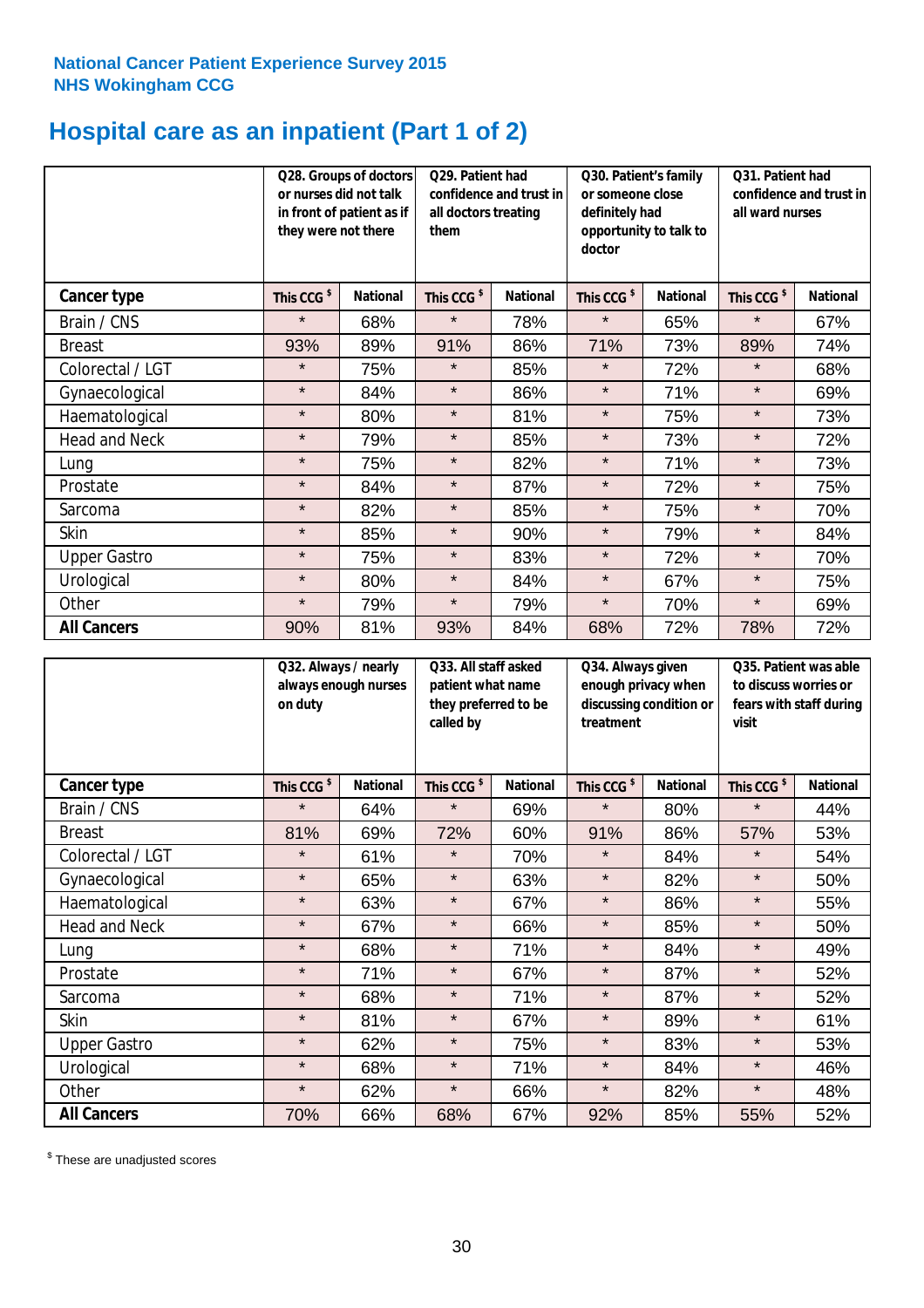# **Hospital care as an inpatient (Part 2 of 2)**

|                      | Q36. Hospital staff<br>definitely did<br>everything to help<br>control pain |                 | Q37. Always treated<br>with respect and<br>dignity by staff |                 | Q38. Given clear<br>written information<br>about what should /<br>should not do post<br>discharge |                 | Q39. Staff told patient<br>who to contact if<br>worried post discharge |                 |
|----------------------|-----------------------------------------------------------------------------|-----------------|-------------------------------------------------------------|-----------------|---------------------------------------------------------------------------------------------------|-----------------|------------------------------------------------------------------------|-----------------|
| Cancer type          | This CCG <sup>\$</sup>                                                      | <b>National</b> | This CCG <sup>\$</sup>                                      | <b>National</b> | This CCG <sup>\$</sup>                                                                            | <b>National</b> | This CCG <sup>\$</sup>                                                 | <b>National</b> |
| Brain / CNS          | $\star$                                                                     | 82%             | $\star$                                                     | 84%             | $\star$                                                                                           | 79%             | $\star$                                                                | 91%             |
| <b>Breast</b>        | 95%                                                                         | 86%             | 94%                                                         | 88%             | 96%                                                                                               | 90%             | 98%                                                                    | 95%             |
| Colorectal / LGT     | $\star$                                                                     | 84%             | $\star$                                                     | 86%             | $\star$                                                                                           | 83%             | $\star$                                                                | 94%             |
| Gynaecological       | $\star$                                                                     | 83%             | $\star$                                                     | 85%             | $\star$                                                                                           | 86%             | $\star$                                                                | 93%             |
| Haematological       | $\star$                                                                     | 84%             | $\star$                                                     | 89%             | $\star$                                                                                           | 79%             | $\star$                                                                | 95%             |
| <b>Head and Neck</b> | $\star$                                                                     | 84%             | $\star$                                                     | 88%             | $\star$                                                                                           | 86%             | $\star$                                                                | 92%             |
| Lung                 | n.a.                                                                        | 83%             | $\star$                                                     | 87%             | $\star$                                                                                           | 81%             | $\star$                                                                | 92%             |
| Prostate             | $\star$                                                                     | 85%             | $\star$                                                     | 91%             | $\star$                                                                                           | 87%             | $\star$                                                                | 94%             |
| Sarcoma              | $\star$                                                                     | 86%             | $\star$                                                     | 91%             | $\star$                                                                                           | 83%             | $\star$                                                                | 94%             |
| Skin                 | $\star$                                                                     | 88%             | $\star$                                                     | 93%             | $\star$                                                                                           | 91%             | $\star$                                                                | 97%             |
| <b>Upper Gastro</b>  | $\star$                                                                     | 83%             | $\star$                                                     | 86%             | $\star$                                                                                           | 79%             | $\star$                                                                | 93%             |
| Urological           | $\star$                                                                     | 80%             | $\star$                                                     | 88%             | $\star$                                                                                           | 83%             | $\star$                                                                | 90%             |
| Other                | $\star$                                                                     | 82%             | $\star$                                                     | 85%             | $\star$                                                                                           | 80%             | $\star$                                                                | 92%             |
| <b>All Cancers</b>   | 85%                                                                         | 84%             | 93%                                                         | 87%             | 89%                                                                                               | 84%             | 97%                                                                    | 94%             |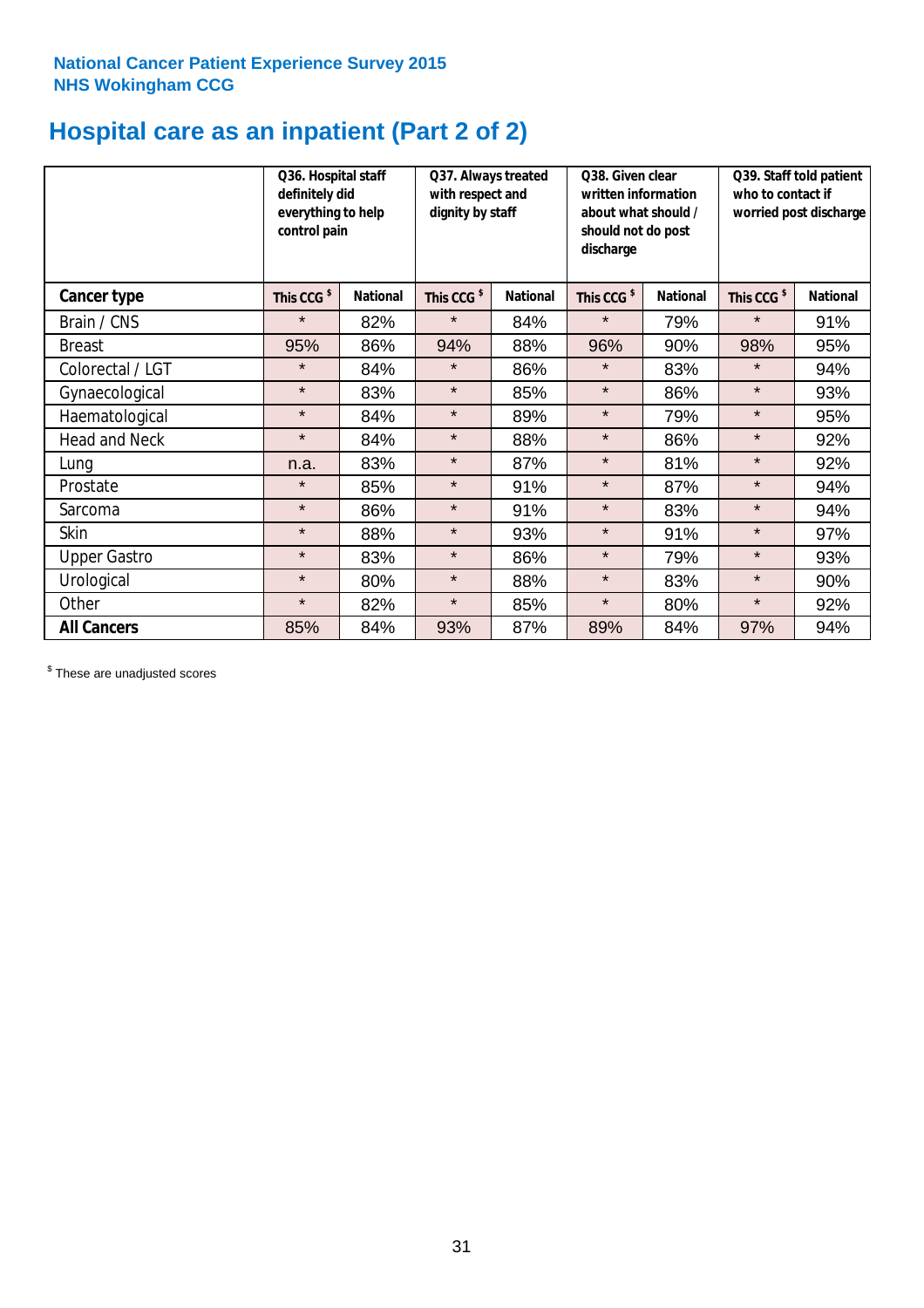# **Hospital care as a day patient / outpatient**

|                      | to discuss worries or<br>visit | Q41. Patient was able<br>fears with staff during | 042. Doctor had the<br>right notes and other<br>documentation with<br>them |                 | Q44. Beforehand<br>patient had all<br>information needed<br>about radiotherapy<br>treatment |                 | Q45. Patient given<br>understandable<br>information about<br>whether radiotherapy<br>was working |                 |
|----------------------|--------------------------------|--------------------------------------------------|----------------------------------------------------------------------------|-----------------|---------------------------------------------------------------------------------------------|-----------------|--------------------------------------------------------------------------------------------------|-----------------|
| <b>Cancer type</b>   | This CCG <sup>\$</sup>         | <b>National</b>                                  | This CCG <sup>\$</sup>                                                     | <b>National</b> | This CCG <sup>\$</sup>                                                                      | <b>National</b> | This CCG <sup>\$</sup>                                                                           | <b>National</b> |
| Brain / CNS          | $\star$                        | 65%                                              | $\star$                                                                    | 94%             | $\star$                                                                                     | 85%             | n.a.                                                                                             | 52%             |
| <b>Breast</b>        | 64%                            | 70%                                              | 94%                                                                        | 95%             | 85%                                                                                         | 87%             | 79%                                                                                              | 60%             |
| Colorectal / LGT     | $\star$                        | 73%                                              | $\star$                                                                    | 95%             | $\star$                                                                                     | 85%             | $\star$                                                                                          | 55%             |
| Gynaecological       | $\star$                        | 70%                                              | $\star$                                                                    | 96%             | $\star$                                                                                     | 85%             | $\star$                                                                                          | 64%             |
| Haematological       | $\star$                        | 74%                                              | $\star$                                                                    | 97%             | n.a.                                                                                        | 82%             | n.a.                                                                                             | 64%             |
| <b>Head and Neck</b> | $\star$                        | 69%                                              | $\star$                                                                    | 95%             | $\star$                                                                                     | 86%             | $\star$                                                                                          | 60%             |
| Lung                 | $\star$                        | 69%                                              | $\star$                                                                    | 96%             | n.a.                                                                                        | 86%             | n.a.                                                                                             | 59%             |
| Prostate             | $\star$                        | 69%                                              | $\star$                                                                    | 95%             | $\star$                                                                                     | 88%             | $\star$                                                                                          | 61%             |
| Sarcoma              | $\star$                        | 68%                                              | $\star$                                                                    | 97%             | n.a.                                                                                        | 88%             | n.a.                                                                                             | 63%             |
| Skin                 | $\star$                        | 73%                                              | $\star$                                                                    | 96%             | n.a.                                                                                        | 81%             | n.a.                                                                                             | 63%             |
| <b>Upper Gastro</b>  | $\star$                        | 68%                                              | $\star$                                                                    | 95%             | $\star$                                                                                     | 85%             | $\star$                                                                                          | 57%             |
| Urological           | $\star$                        | 65%                                              | $\star$                                                                    | 95%             | $\star$                                                                                     | 81%             | $\star$                                                                                          | 53%             |
| Other                | $\star$                        | 67%                                              | $\star$                                                                    | 95%             | $\star$                                                                                     | 83%             | $\star$                                                                                          | 59%             |
| <b>All Cancers</b>   | 66%                            | 70%                                              | 95%                                                                        | 96%             | 77%                                                                                         | 86%             | 67%                                                                                              | 60%             |

|                      | Q47. Beforehand<br>patient had all<br>information needed<br>about chemotherapy<br>treatment |                 | Q48. Patient given<br>understandable<br>information about<br>whether<br>chemotherapy was<br>working |                 |  |
|----------------------|---------------------------------------------------------------------------------------------|-----------------|-----------------------------------------------------------------------------------------------------|-----------------|--|
| <b>Cancer type</b>   | This CCG <sup>\$</sup>                                                                      | <b>National</b> | This CCG <sup>\$</sup>                                                                              | <b>National</b> |  |
| Brain / CNS          | $\star$                                                                                     | 82%             | n.a.                                                                                                | 57%             |  |
| <b>Breast</b>        | $\star$                                                                                     | 83%             | $\star$                                                                                             | 62%             |  |
| Colorectal / LGT     | $\star$                                                                                     | 86%             | $\star$                                                                                             | 65%             |  |
| Gynaecological       | $\star$                                                                                     | 86%             | $\star$                                                                                             | 68%             |  |
| Haematological       | $\star$                                                                                     | 85%             |                                                                                                     | 75%             |  |
| <b>Head and Neck</b> | n.a.                                                                                        | 80%             | n.a.                                                                                                | 52%             |  |
| Lung                 | $\star$                                                                                     | 85%             | n.a.                                                                                                | 68%             |  |
| Prostate             | n.a.                                                                                        | 83%             | n.a.                                                                                                | 69%             |  |
| Sarcoma              | $\star$                                                                                     | 82%             | $\star$                                                                                             | 70%             |  |
| <b>Skin</b>          | n.a.                                                                                        | 92%             | n.a.                                                                                                | 80%             |  |
| <b>Upper Gastro</b>  | $\star$                                                                                     | 83%             | $\star$                                                                                             | 64%             |  |
| Urological           | $\star$                                                                                     | 83%             | $\star$                                                                                             | 66%             |  |
| Other                | $\star$                                                                                     | 85%             | $\star$                                                                                             | 70%             |  |
| <b>All Cancers</b>   | 96%                                                                                         | 84%             | 73%                                                                                                 | 68%             |  |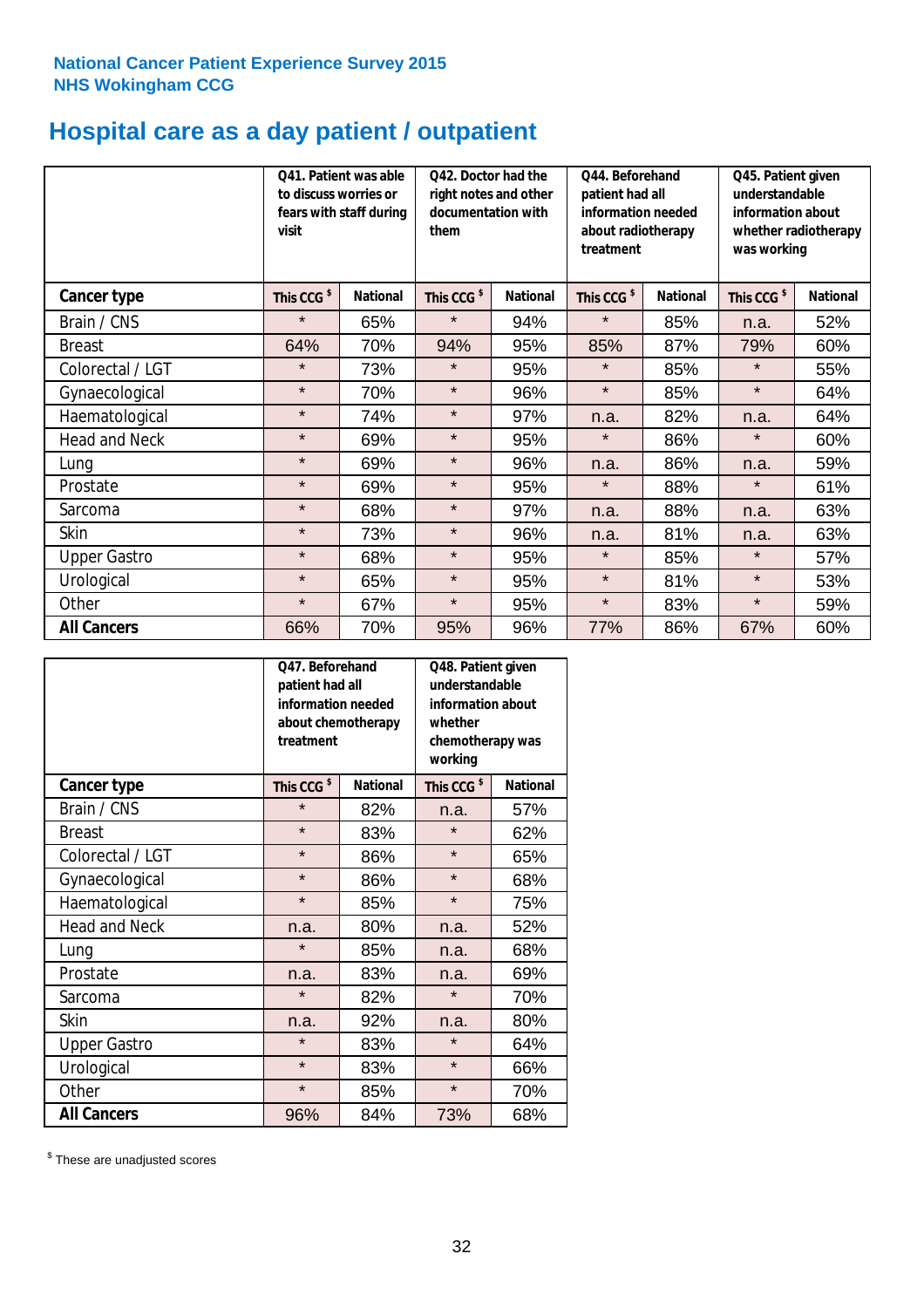### **Home care and support**

|                      | Q49. Hospital staff<br>gave family or | someone close all the<br>information needed to<br>help with care at home | Q50. Patient definitely<br>given enough support<br>from health or social<br>services during<br>treatment<br><b>National</b> |     | Q51. Patient definitely<br>given enough support<br>from health or social<br>services after<br>treatment |                 |
|----------------------|---------------------------------------|--------------------------------------------------------------------------|-----------------------------------------------------------------------------------------------------------------------------|-----|---------------------------------------------------------------------------------------------------------|-----------------|
| <b>Cancer type</b>   | This CCG <sup>\$</sup>                | <b>National</b>                                                          | This CCG <sup>\$</sup>                                                                                                      |     | This CCG <sup>\$</sup>                                                                                  | <b>National</b> |
| Brain / CNS          | $\star$                               | 56%                                                                      | $\star$                                                                                                                     | 44% | $\star$                                                                                                 | 44%             |
| <b>Breast</b>        | 55%                                   | 57%                                                                      | 61%                                                                                                                         | 54% | $\star$                                                                                                 | 40%             |
| Colorectal / LGT     | $\star$                               | 60%                                                                      | $\star$                                                                                                                     | 62% | $\star$                                                                                                 | 52%             |
| Gynaecological       | $\star$                               | 56%                                                                      | $\star$                                                                                                                     | 52% | $\star$                                                                                                 | 42%             |
| Haematological       | $\star$                               | 60%                                                                      | $\star$                                                                                                                     | 52% | $\star$                                                                                                 | 43%             |
| <b>Head and Neck</b> | $\star$                               | 59%                                                                      | $\star$                                                                                                                     | 53% | $\star$                                                                                                 | 50%             |
| Lung                 | $\star$                               | 57%                                                                      | n.a.                                                                                                                        | 52% | n.a.                                                                                                    | 42%             |
| Prostate             | $\star$                               | 55%                                                                      | $\star$                                                                                                                     | 47% | $\star$                                                                                                 | 43%             |
| Sarcoma              | $\star$                               | 59%                                                                      | $\star$                                                                                                                     | 58% | $\star$                                                                                                 | 53%             |
| Skin                 | $\star$                               | 67%                                                                      | n.a.                                                                                                                        | 58% | $\star$                                                                                                 | 61%             |
| <b>Upper Gastro</b>  | $\star$                               | 59%                                                                      | $\star$                                                                                                                     | 54% | $\star$                                                                                                 | 45%             |
| Urological           | $\star$                               | 55%                                                                      | $\star$                                                                                                                     | 47% | $\star$                                                                                                 | 44%             |
| Other                | $\star$                               | 54%                                                                      | $\star$                                                                                                                     | 55% | $\star$                                                                                                 | 48%             |
| <b>All Cancers</b>   | 55%                                   | 58%                                                                      | 60%                                                                                                                         | 54% | 47%                                                                                                     | 45%             |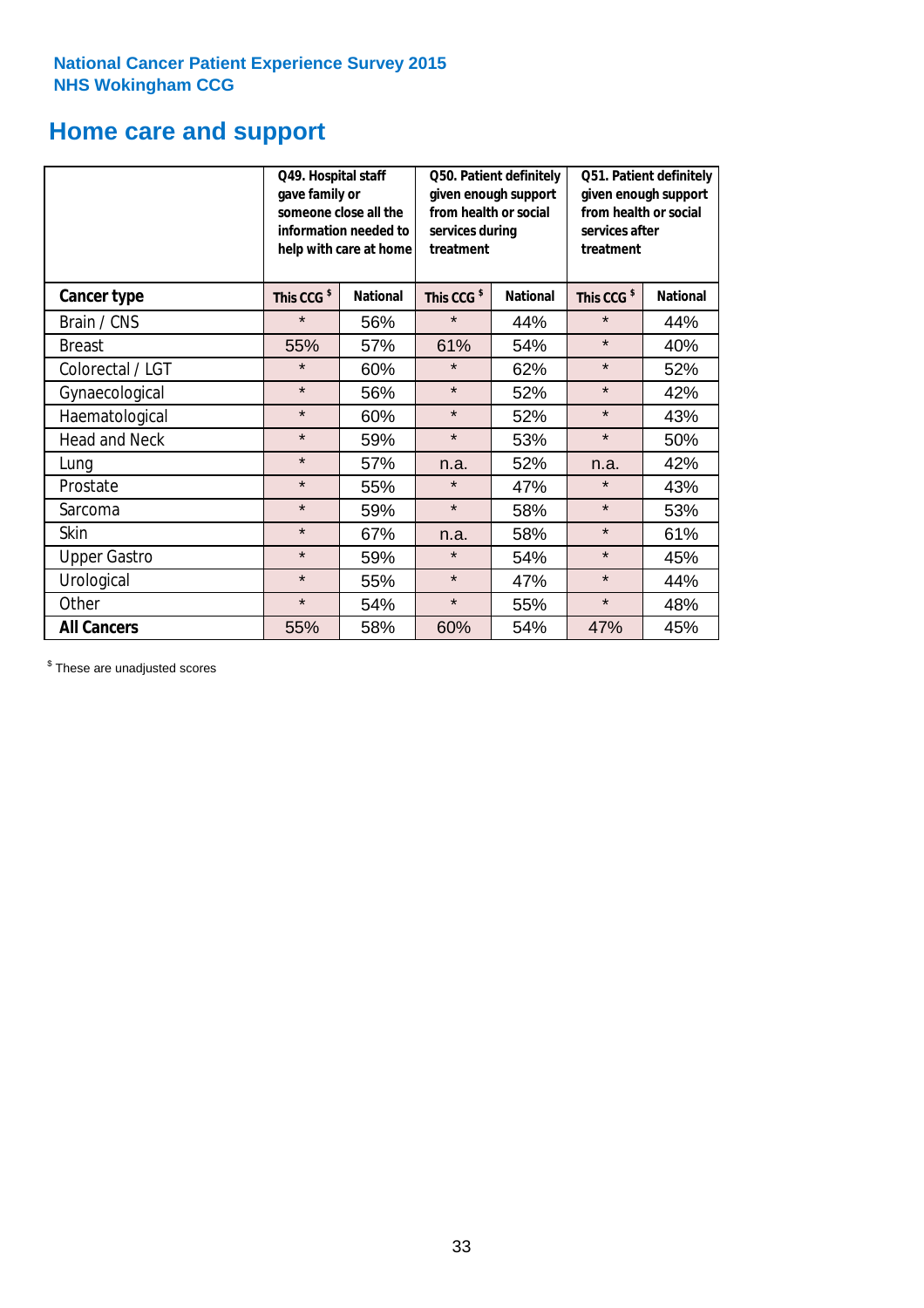# **Care from your general practice**

|                      | information about<br>treatment | Q52. GP given enough<br>patient's condition and | <b>O53. Practice staff</b><br>definitely did<br>everything they could<br>to support patient |                 |  |
|----------------------|--------------------------------|-------------------------------------------------|---------------------------------------------------------------------------------------------|-----------------|--|
| <b>Cancer type</b>   | This CCG <sup>\$</sup>         | <b>National</b>                                 | This CCG <sup>\$</sup>                                                                      | <b>National</b> |  |
| Brain / CNS          | $\star$                        | 94%                                             | $\star$                                                                                     | 59%             |  |
| <b>Breast</b>        | 96%                            | 96%                                             | 64%                                                                                         | 63%             |  |
| Colorectal / LGT     | $\star$                        | 95%                                             | $\star$                                                                                     | 63%             |  |
| Gynaecological       | $\star$                        | 95%                                             | $\star$                                                                                     | 59%             |  |
| Haematological       | $\star$                        | 96%                                             | $\star$                                                                                     | 61%             |  |
| <b>Head and Neck</b> | $\star$                        | 93%                                             | $\star$                                                                                     | 60%             |  |
| Lung                 | $\star$                        | 95%                                             | $\star$                                                                                     | 62%             |  |
| Prostate             | $\star$                        | 95%                                             | $\star$                                                                                     | 67%             |  |
| Sarcoma              | $\star$                        | 97%                                             | $\star$                                                                                     | 65%             |  |
| Skin                 | $\star$                        | 97%                                             | $\star$                                                                                     | 71%             |  |
| <b>Upper Gastro</b>  | $\star$                        | 94%                                             | $\star$                                                                                     | 62%             |  |
| Urological           | $\star$                        | 95%                                             | $\star$                                                                                     | 64%             |  |
| Other                | $\star$                        | 95%                                             | $\star$                                                                                     | 61%             |  |
| <b>All Cancers</b>   | 97%                            | 95%                                             | 58%                                                                                         | 63%             |  |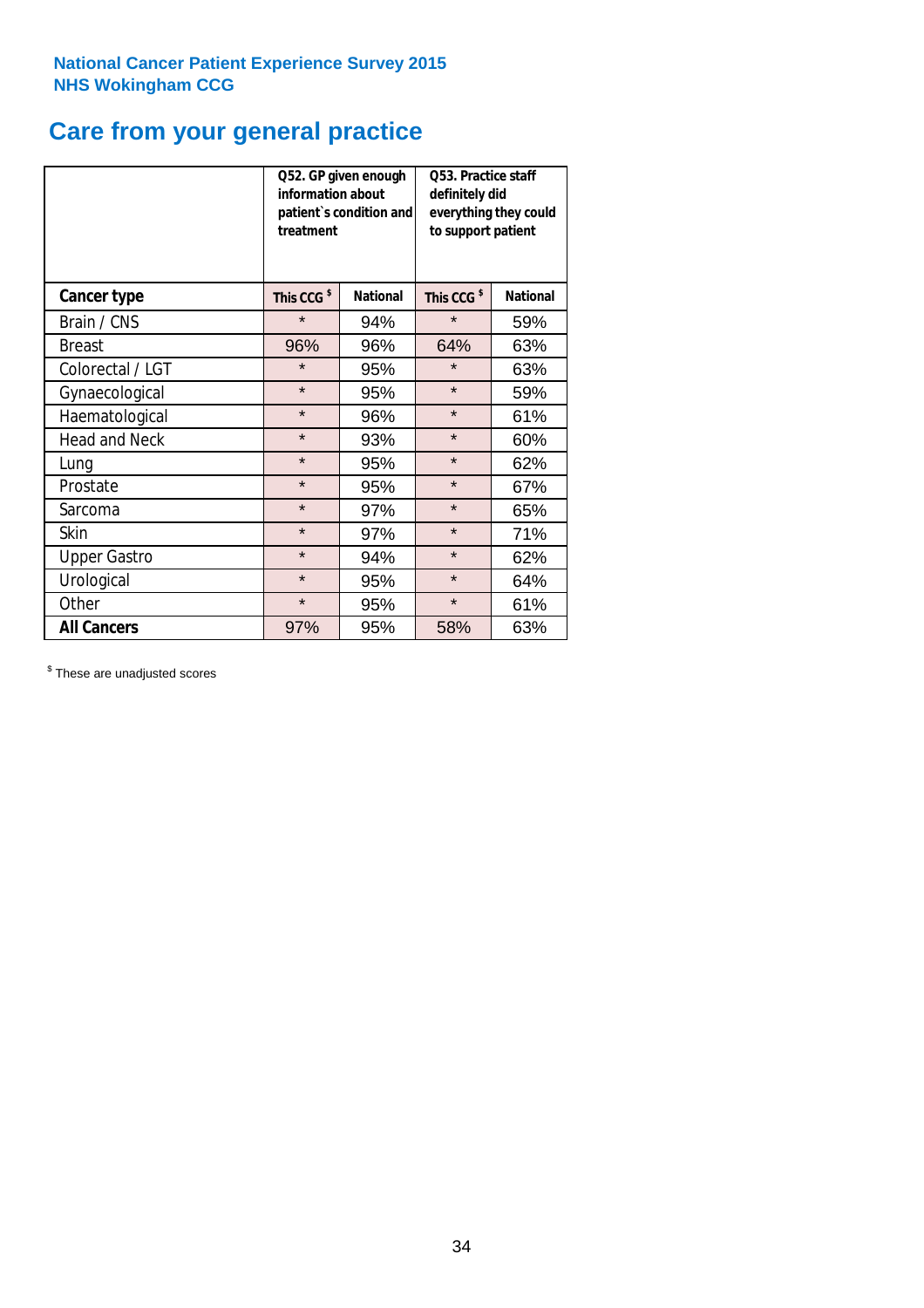### **Your overall NHS care**

|                      | Q54. Hospital and<br>community staff<br>always worked well<br>together |                 | Q55. Patient given a<br>care plan |                 | Q56. Overall the<br>administration of the<br>care was very good /<br>qood |                 | Q57. Length of time for<br>attending clinics and<br>appointments was<br>right |                 |
|----------------------|------------------------------------------------------------------------|-----------------|-----------------------------------|-----------------|---------------------------------------------------------------------------|-----------------|-------------------------------------------------------------------------------|-----------------|
| <b>Cancer type</b>   | This CCG <sup>\$</sup>                                                 | <b>National</b> | This CCG <sup>\$</sup>            | <b>National</b> | This CCG <sup>\$</sup>                                                    | <b>National</b> | This CCG <sup>\$</sup>                                                        | <b>National</b> |
| Brain / CNS          | $\star$                                                                | 45%             | $\star$                           | 29%             | $\star$                                                                   | 84%             | $\star$                                                                       | 60%             |
| <b>Breast</b>        | 63%                                                                    | 60%             | 33%                               | 35%             | 81%                                                                       | 90%             | 59%                                                                           | 64%             |
| Colorectal / LGT     | $\star$                                                                | 60%             | $\star$                           | 36%             | $\star$                                                                   | 88%             | $\star$                                                                       | 68%             |
| Gynaecological       | $\star$                                                                | 58%             | $\star$                           | 29%             | $\star$                                                                   | 89%             | $\star$                                                                       | 66%             |
| Haematological       | $\star$                                                                | 63%             | $\star$                           | 33%             | $\star$                                                                   | 92%             | $\star$                                                                       | 62%             |
| <b>Head and Neck</b> | $\star$                                                                | 58%             | $\star$                           | 34%             | $\star$                                                                   | 89%             | $\star$                                                                       | 65%             |
| Lung                 | $\star$                                                                | 63%             | n.a.                              | 32%             | $\star$                                                                   | 89%             | $\star$                                                                       | 70%             |
| Prostate             | $\star$                                                                | 63%             | $\star$                           | 36%             | $\star$                                                                   | 87%             | $\star$                                                                       | 71%             |
| Sarcoma              | $\star$                                                                | 60%             | $\star$                           | 31%             | $\star$                                                                   | 90%             | $\star$                                                                       | 63%             |
| Skin                 | $\star$                                                                | 69%             | $\star$                           | 39%             | $\star$                                                                   | 89%             | $\star$                                                                       | 73%             |
| <b>Upper Gastro</b>  | $\star$                                                                | 58%             | $\star$                           | 36%             | $\star$                                                                   | 88%             | $\star$                                                                       | 66%             |
| Urological           | $\star$                                                                | 62%             | $\star$                           | 26%             | $\star$                                                                   | 84%             | $\star$                                                                       | 73%             |
| Other                | $\star$                                                                | 56%             | $\star$                           | 29%             | $\star$                                                                   | 87%             | $\star$                                                                       | 61%             |
| <b>All Cancers</b>   | 54%                                                                    | 61%             | 27%                               | 33%             | 86%                                                                       | 89%             | 59%                                                                           | 66%             |

|                      | Q58. Taking part in<br>cancer research | discussed with patient | Q59. Patient's average<br>rating of care scored<br>from very poor to very<br>good |                 |  |
|----------------------|----------------------------------------|------------------------|-----------------------------------------------------------------------------------|-----------------|--|
| <b>Cancer type</b>   | This CCG <sup>\$</sup>                 | <b>National</b>        | This CCG <sup>\$</sup>                                                            | <b>National</b> |  |
| Brain / CNS          | $\star$                                | 32%                    | $\star$                                                                           | 8.5             |  |
| <b>Breast</b>        | 20%                                    | 28%                    | 8.9                                                                               | 8.8             |  |
| Colorectal / LGT     | $\star$                                | 22%                    | $\star$                                                                           | 8.7             |  |
| Gynaecological       | $\star$                                | 27%                    | $\star$                                                                           | 8.7             |  |
| Haematological       | $\star$                                | 36%                    | $\star$                                                                           | 8.8             |  |
| <b>Head and Neck</b> | $\star$                                | 21%                    | $\star$                                                                           | 8.6             |  |
| Lung                 | $\star$                                | 34%                    | $\star$                                                                           | 8.6             |  |
| Prostate             | $\star$                                | 35%                    | $\star$                                                                           | 8.6             |  |
| Sarcoma              | $\star$                                | 29%                    | $\star$                                                                           | 8.7             |  |
| <b>Skin</b>          | $\star$                                | 17%                    | $\star$                                                                           | 8.9             |  |
| <b>Upper Gastro</b>  | $\star$                                | 30%                    | $\star$                                                                           | 8.6             |  |
| Urological           | $\star$                                | 14%                    | $\star$                                                                           | 8.5             |  |
| Other                | $\star$                                | 31%                    | $\star$                                                                           | 8.6             |  |
| <b>All Cancers</b>   | 27%                                    | 28%                    | 8.6                                                                               | 8.7             |  |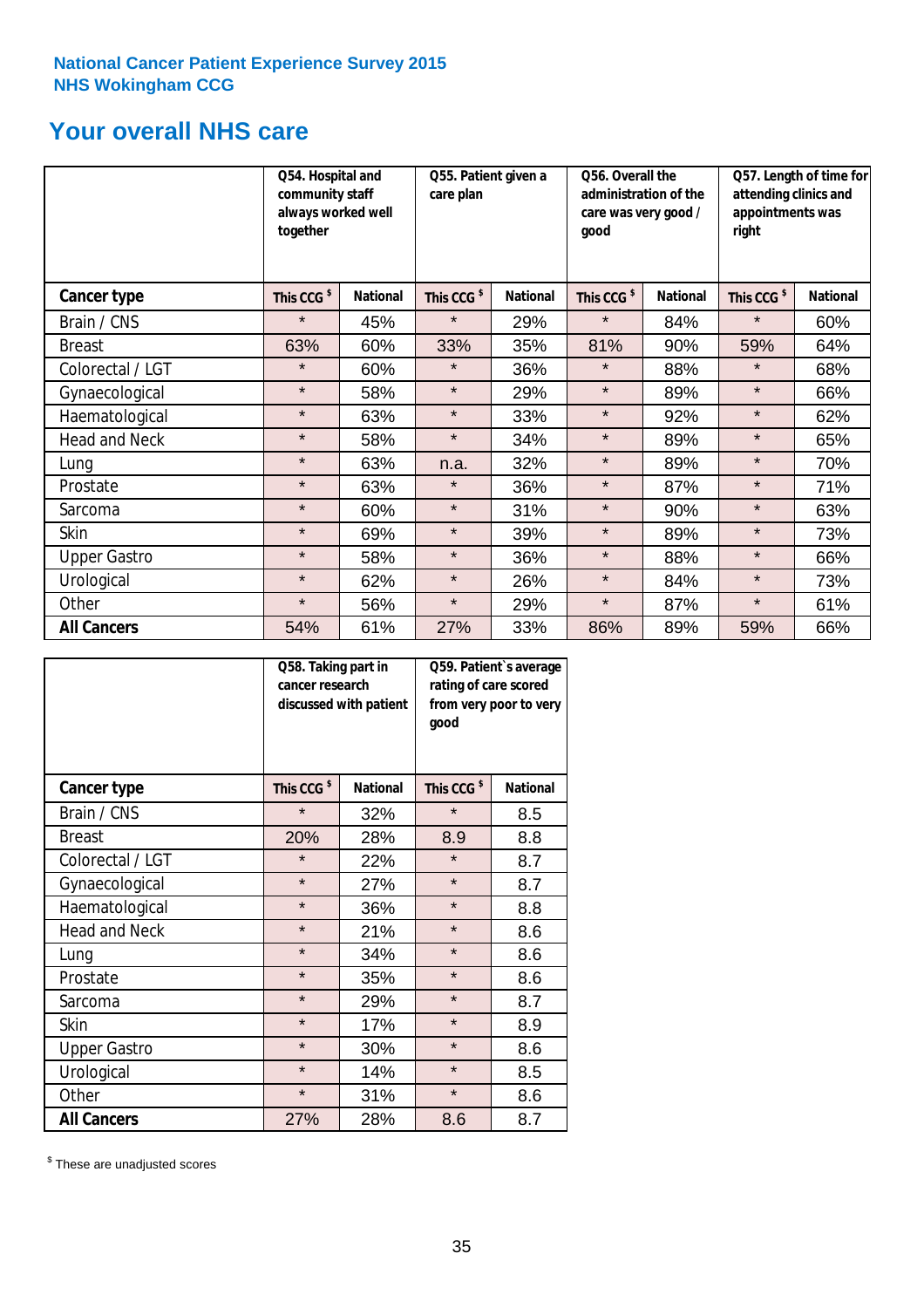### **Annex**

### **Methodology**

The sample for the survey included all adult (aged 16 and over) NHS patients, with a confirmed primary diagnosis of cancer, discharged from an NHS Trust after an inpatient episode or day case attendance for cancer related treatment in the months of April, May and June 2015.

The patients included in the sample had relevant cancer ICD10 codes (C00-99 excluding C44 and C84, and D05) in the first diagnosis field of their patient records, applied to their patient files by the relevant NHS Trust, and were alive at the point at which fieldwork commenced. Deceased checks were undertaken on up to three occasions during fieldwork, to ensure that questionnaires were not sent to patients who had died since their treatment.

Trust samples were checked rigorously for duplicates and patient lists were also de-duplicated nationally to ensure that patients did not receive multiple copies of questionnaires.

The fieldwork for the survey was undertaken between October 2015 and March 2016.

For the first time, the survey used a mixed mode methodology. Questionnaires were sent by post with two reminders where necesssary, but also included an option to complete online. A Freephone helpline was available for respondents to ask questions about the survey, to enable them to complete their questionnaires over the phone, and to provide access to a translation and interpreting facility for those whose first language was not English.

The Health Research Authority supported the survey by granting Section 251 approval.

#### **Further information**

Further information on survey methodology, as well as all of the national and local reports and data, is available at www.ncpes.co.uk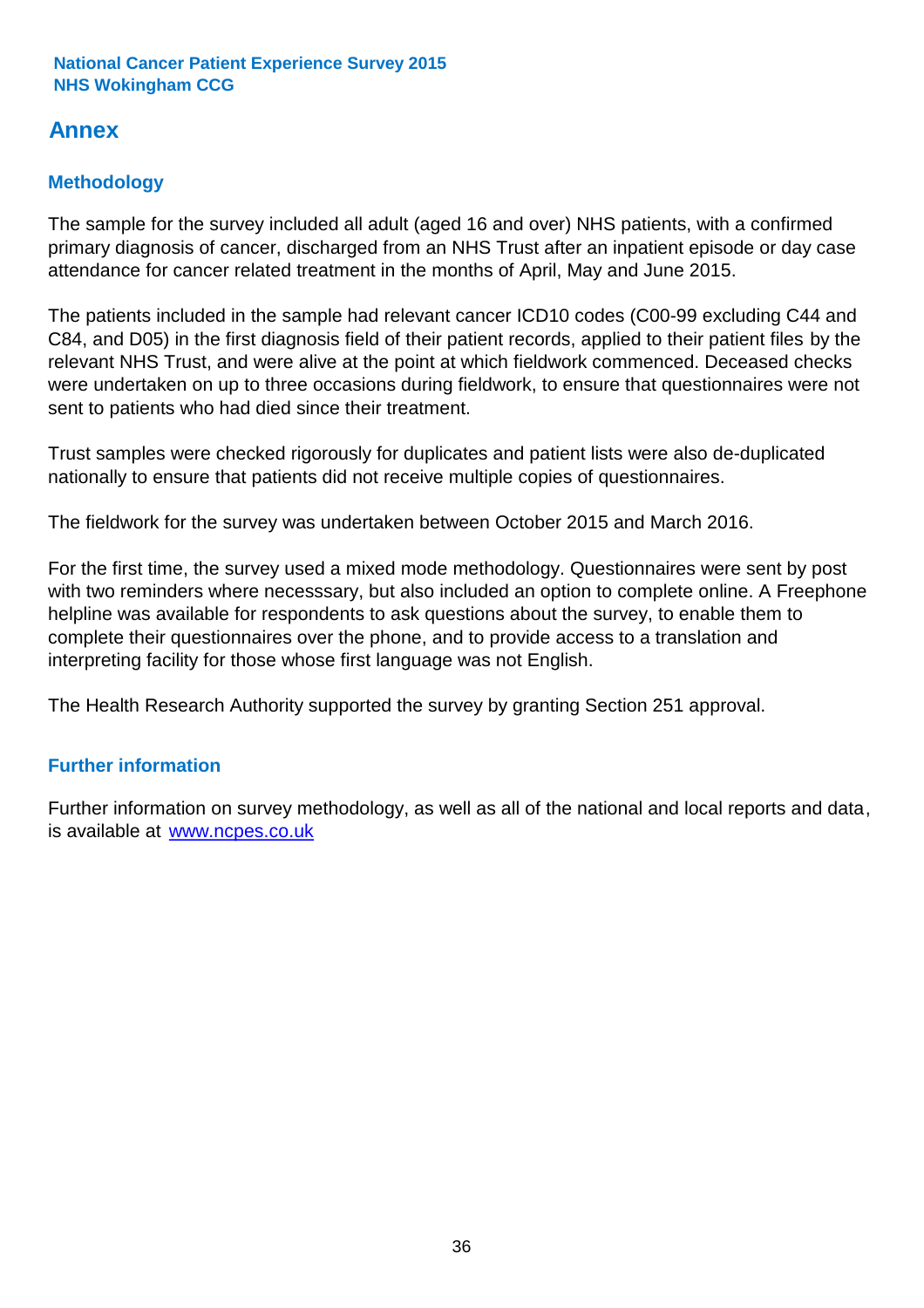#### **Redevelopment of the 2015 survey**

A number of significant changes have been made to the National Cancer Patient Experience Survey in 2015:

- the length of the questionnaire has been reduced
- response options have been reviewed and changed to make them consistent throughout the survey
- some of the questions and / or answer options have been changed so that they are now in line with questions in other patient surveys (e.g. the Care Quality Commission national patient surveys), to improve comparability between them
- the topic areas within the questionnaire have been redesigned to capture the whole patient journey.

There are 50 questions in the questionnaire that relate directly to patient experience. Of these, 14 remain unchanged from previous years; and a further 21 have been slightly amended. We draw caution in directly comparing data from the 2015 survey to the findings of the previous CPES surveys, even for identical questions. Changes in the structure of the survey instrument (questionnaire) and also the administration of the survey (calendar period and length of time from sampling to field work start and completion) may influence nationwide averages, although these features will not greatly impact on relative comparisons (e.g. between patient groups or hospitals).

The other 15 questions are either new or substantially changed from previous years.

It is expected that there will be few, if any changes, to the questionnaire going forward so we will be able to compare the results year on year. Where changes are necessary they are expected to be for methodological reasons or to improve question reliability.

Another significant change in 2015 is that an online version of the questionnaire has been developed. The online version was developed to make the questionnaire more accessible for respondents. This may have an impact on the demographic characteristics of the respondents. This may be an improvement if previously underrepresented groups have responded. However, changes to the demographics of respondents may have implications on the overall results - and again, leads us to draw caution in directly comparing results with previous years.

#### **Official Statistics**

The 2015 survey data has been published for the first time as Official Statistics. The 2015 survey data has been produced and published in line with the Code of Practice for Official Statistics.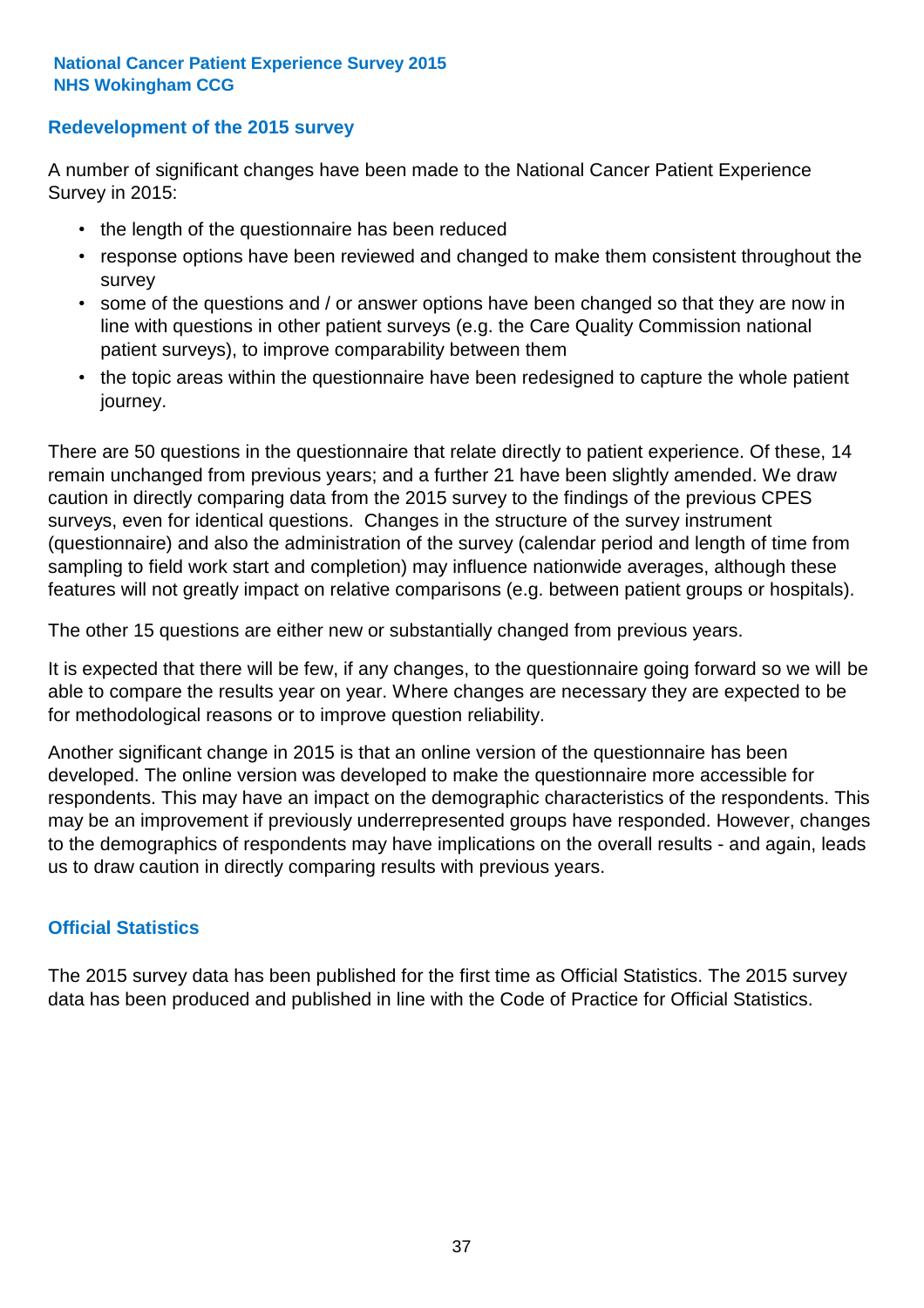#### **Scoring methodologies**

49 of the 50 questions relating directly to patient experience have been summarised as the score of the percentage of patients who reported a positive experience. For example:

- question 6 asks: "Overall, how did you feel about the length of time you had to wait for your test to be done?". Responses have been recorded as positive only for those patients who selected the first option ("It was about right")
- question 11 asks: "When you were told you had cancer, were you given written information about the type of cancer you had?". Responses have been recorded as positive only for those patients who selected the first option ("Yes, and it was easy to understand").

Where options do not provide any information on positive/negative patient experience (e.g. "Don't know / can't remember"), they are excluded from the score.

The other question (question 59) asks respondents to rate their overall care on a scale of 0 to 10. Scores have been given as an average on this scale.

A copy of the 2015 questionnaire, marked up with all of these scoring conventions, is available at www.ncpes.co.uk

Further details on the scoring methodology can be found in the technical document for the survey, available at <u>www.ncpes.co.uk</u>

#### **Case-mix adjustment**

For the first time in 2015, case-mix adjusted findings are being presented alongside unadjusted results for CCGs. Case-mix adjustment allows us to account for the impact that differing patient populations might have on results. By using the case-mix adjusted estimates we can obtain a greater understanding of how a CCG is performing given their patient population.

The factors taken into account in this case-mix adjustment are gender, age, ethnic group, deprivation, and tumour group.

For further details on case-mix adjustment, please refer to the technical document for the survey, available at www.ncpes.co.uk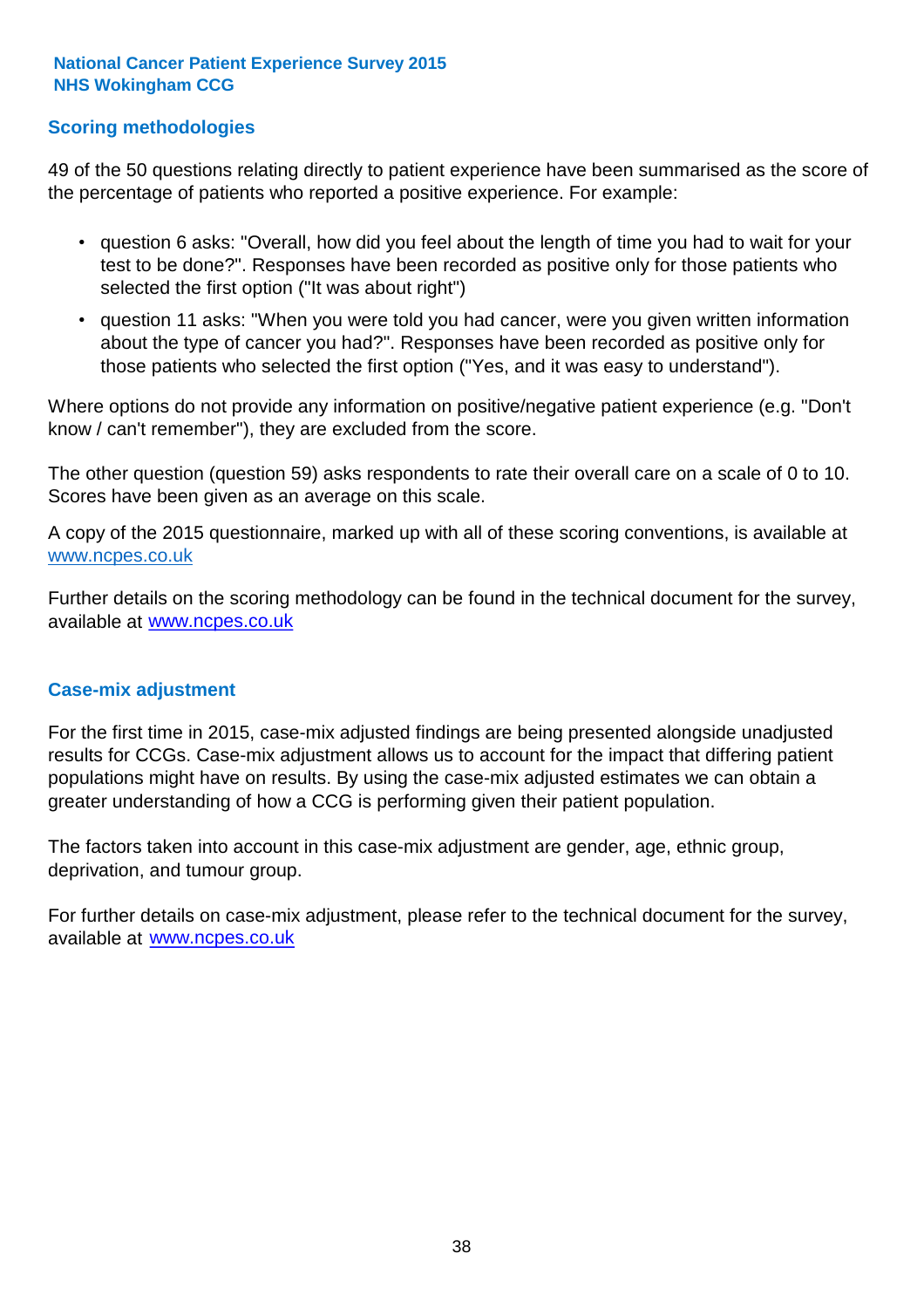#### **Response Rates**

|                 | Sample      | <b>Excluded</b> | Adjusted      | <b>Not</b>              | Blank / | Completed | Response |
|-----------------|-------------|-----------------|---------------|-------------------------|---------|-----------|----------|
|                 | <b>Size</b> |                 | <b>Sample</b> | <b>Returned Refused</b> |         |           | Rate     |
| <b>National</b> | 116,991     | 8.719           | 108,272       | 33,168                  | 3.918   | 71,186    | 66%      |
| 11D             | 228         | 11              | 217           | 57                      |         | 153       | 71%      |

#### **Respondents by tumour group**

The tables below show the numbers of patients from each tumour group and the age and gender distribution of these patients.

| <b>Tumour Group</b>  | Number of<br>respondents* |
|----------------------|---------------------------|
| Brain / CNS          | 4                         |
| <b>Breast</b>        | 56                        |
| Gynaecological       | 9                         |
| Colorectal / LGT     | 17                        |
| Lung                 | 2                         |
| <b>Skin</b>          | 3                         |
| Haematological       | 12                        |
| <b>Upper Gastro</b>  | 8                         |
| Other                | 5                         |
| Urological           | 11                        |
| Prostate             | 15                        |
| Sarcoma              | 5                         |
| <b>Head and Neck</b> | 6                         |

*\* These figures may not match the numerator for all questions in the 'Comparisons by tumour group' section of this report, because not all questions were answered by all respondents.*

#### **Respondents by age and gender**

The questionnaire asked respondents to give their year of birth. This information has been amalgamated into 8 age bands. The age and gender distribution for the CCG was as follows:

|             | 16-24 | 25-34 | 35-44 | 45-54 | 55-64 | 65-74 | 75-84 | $85+$ | Total |
|-------------|-------|-------|-------|-------|-------|-------|-------|-------|-------|
| <b>Male</b> |       |       |       |       | 18    | 22    | 12    |       | 61    |
| Female      |       |       | 4     | 18    | 19    | 34    | 10    |       | 92    |
| Total       |       |       |       | 25    | 37    | 56    | 22    |       | 153   |